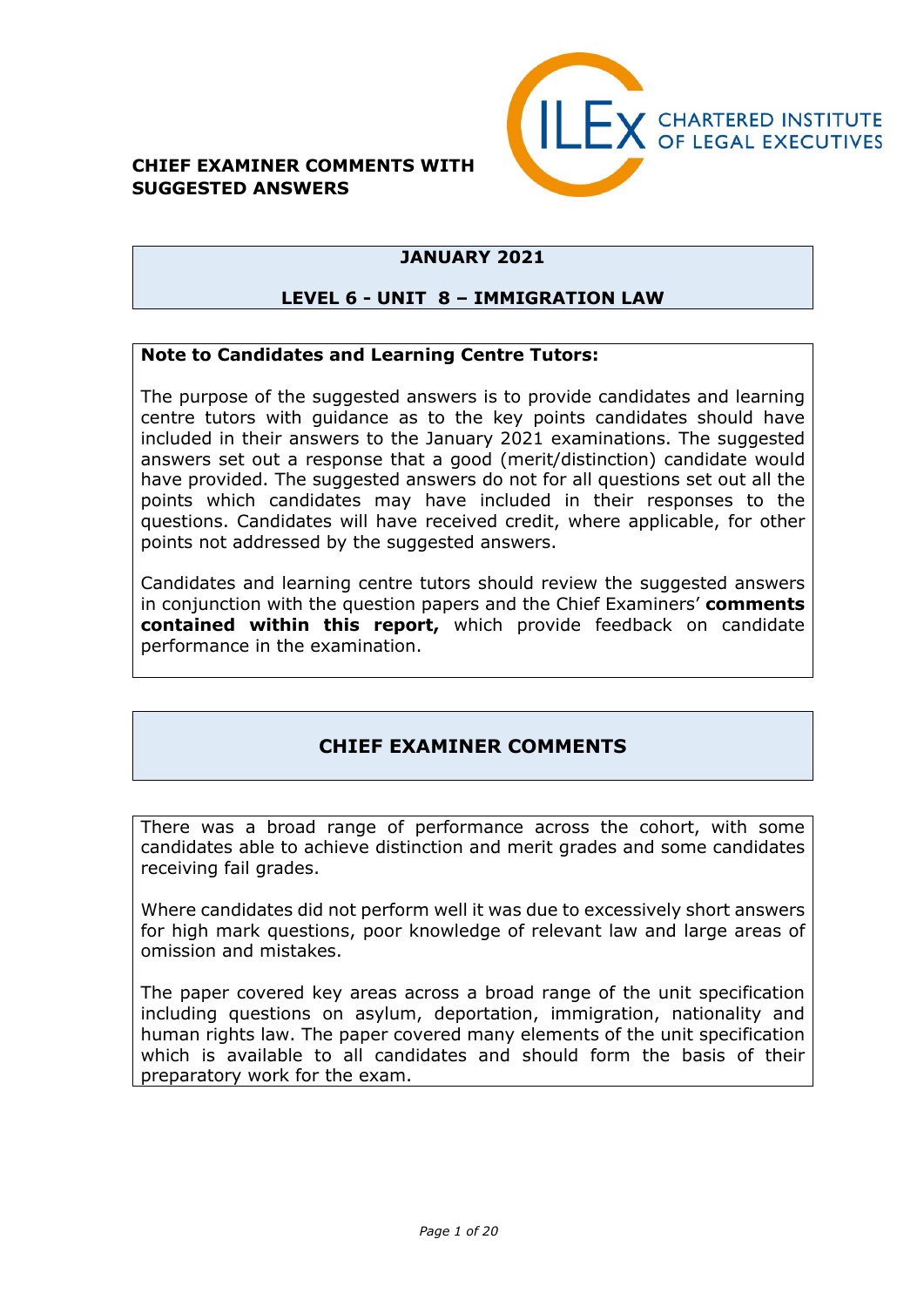# **CANDIDATE PERFORMANCE FOR EACH QUESTION**

## **Section A**

### **Question 1**

Marriage visitor visas. This question was answered well. All candidates identified that visitor visas were in question, although some candidates discussed the requirements for general visitors. This approach was capable of achieving some marks.

## **Question 2(a)**

Grounds for deportation. This question was answered well with all candidates being able to identify most of the relevant statutory provisions. Better candidates discussed relevant caselaw.

## **(b)**

Article 8 family life arguments in respect of deportation. This question was generally answered well with most candidates able to identify relevant arguments and appropriate caselaw.

### **Question 3**

Article 8 private life. This question was generally answered well. All candidates identified the relevant provisions for assessment of private life in the immigration rules (specifically paragraph 276ADE) and some candidates were able to discuss relevant caselaw.

### **Question 4**

Naturalisation and good character. This question was answered well. All candidates were able to identify the correct statutory provisions and better candidates were able to discuss provisions and caselaw in respect of good character.

### **Section B**

### **Question 1**

Domestic violence application. This question was answered well with almost all candidates identifying that this was a situation where the domestic violence provisions of Appendix FM were relevant. Most candidates were able to discuss the relevant evidential requirements. Some marks were available for accurate discussion of application procedure.

## **Question 2(a) and 2(b)**

'Windrush' scenario. No candidates attempted this question and therefore no comments can be made in respect of performance.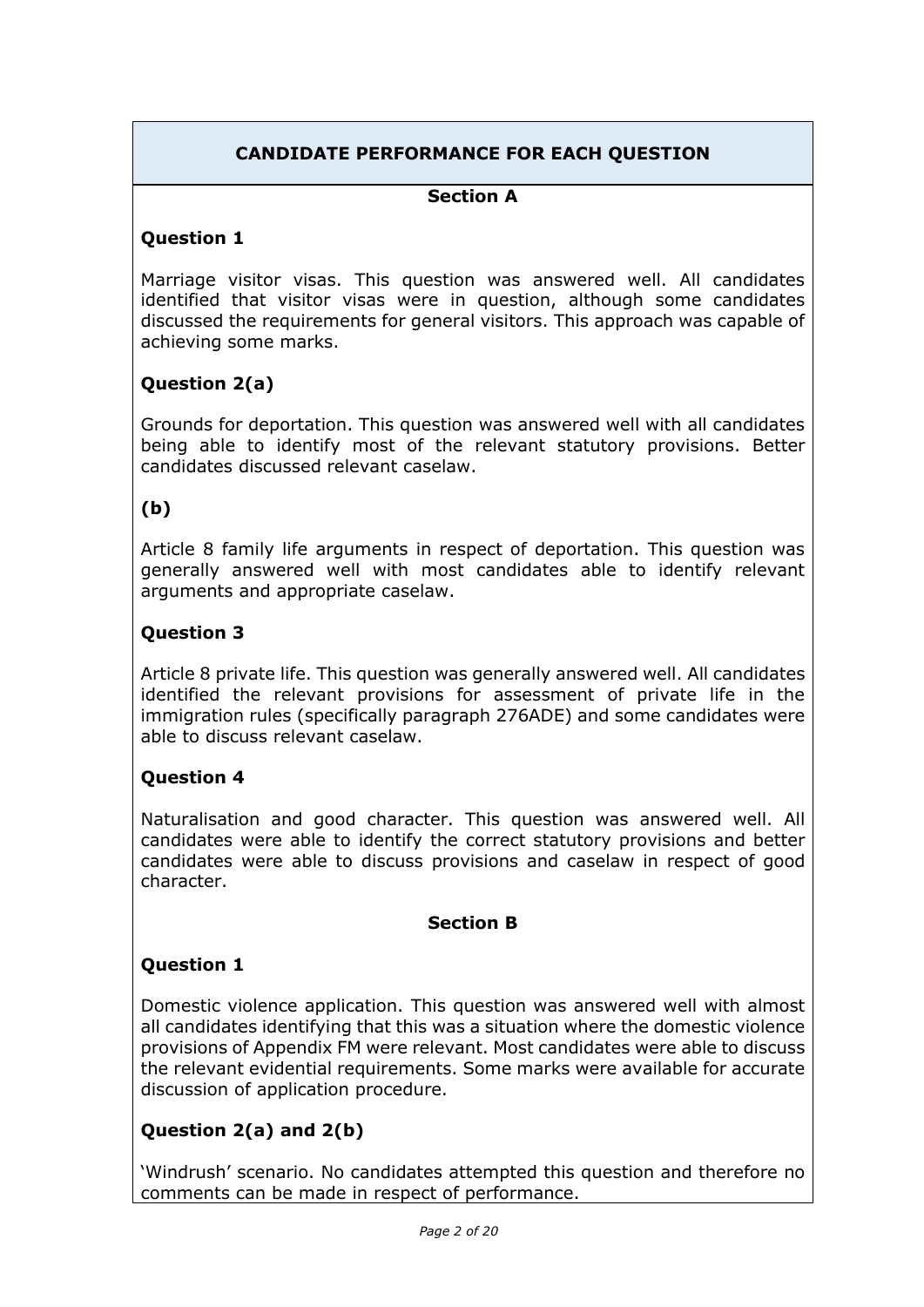## **Question 3** – investor visa.

This question was generally answered well. All candidates were able to identify relevant provisions in the immigration rules. Candidates should review the unit specification for caselaw that is relevant to this topic. Most candidates were able to discuss the relevant evidential requirements. Some marks were available for accurate discussion of application procedure.

### **Question 4** – asylum.

This question attracted mixed answers. Good candidates approached the scenario methodically and referenced relevant caselaw. Poorer answers were less focused and lacking in detail. Most candidates were able to discuss the relevant evidential requirements. Some marks were available for accurate discussion of application procedure.

## **SUGGESTED ANSWERS**

## **LEVEL 6 - UNIT 8 – IMMIGRATION LAW**

### **SECTION A**

## **Question 1**

The rules relating to visitor visa applications can be found in Appendix V to the immigration rules. These include those related to marriage visitors.

Each party to the proposed marriage requiring entry clearance must make an application to enter the UK in order for the marriage to take place. These can be submitted together with a combined covering letter and joint evidence. All applicants, including those from 'non-visa national' countries who would normally be able to visit the UK without applying for entry clearance in advance, will need to apply for entry clearance due to the special nature of the visit.

The applicant must be over the age of 18, free to marry and able to give notice of a marriage within six months of entering the UK. The applicant must show that they are in a genuine relationship, will visit the UK for less than six months and will leave the UK at the end of the visit. The applicant must be able to support themselves without recourse to public funds and be able to meet the cost of travel to and from the UK. They also must not intend to work or earn money in the UK, or study for a period of time that is prohibited (Part V4.2-V4.10 and Part V6, Appendix V).

The applicant must not fail on suitability grounds (Part V3 Appendix V) – these are broadly similar to those under paragraph 320 of the immigration rules and include previous immigration history, past criminal activities etc. Comprehensive instructions must be taken in relation to these considerations.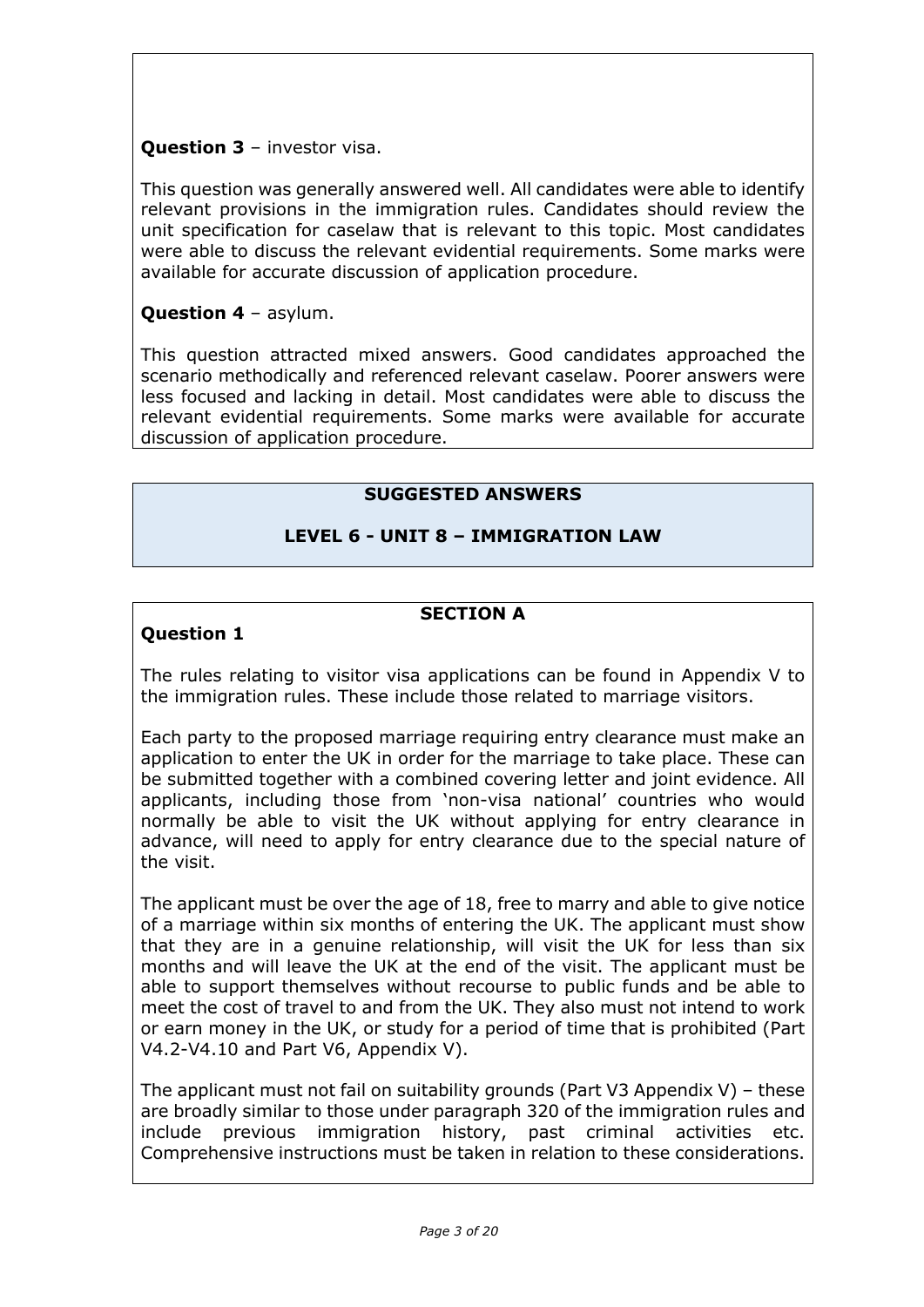The applicant will need to provide their national passport in order to establish their nationality and identity as well as their date of birth.

In terms of the genuineness of the relationship, the applicant will need to establish that he or she and the partner will get married. This can be done by providing details of any wedding plans made to date. The couple could include evidence of emails regarding bookings, a receipt for any engagement ring or other bills relating to the wedding. The couple should include photographs of themselves together in order to help establish that they are a genuine couple.

In terms of intention to leave the UK, both the applicant and the partner should provide evidence of their links to the home country. These could include financial documents for employment in their country of origin e.g. payslips and contracts of employment, as these will illustrate ties. If they rent or own property in the home country, they should consider sending evidence of this as well.

*In Sawmynaden (Family visitors – considerations)* [2012] UKUT 00161 (IAC), although concerned with now defunct family visit visas, it was established that regular visits to the UK to visit family members was not enough to state that the applicant was no longer a genuine visitor who intended to leave at the end of their period of leave to remain.

In terms of financial information, the provision of payslips and contracts of employments should also in part satisfy the requirement to show evidence that the applicant will be able to support themselves. However, they should also supply three months continuous current account bank statements and/or savings accounts information that show a positive and consistent balance, to show that there is sufficient money to be used for support in the UK.

In terms of accommodation, the applicant should provide evidence of where the applicant intends to stay for the duration of the visit. For example, a letter from a family member who will host the applicant or details of a hotel booking.

The application is online and can be accessed via the gov.uk website. There is an application fee. The applicant will need to make an appointment with the relevant overseas partner organisation in order to provide the supporting documents.

It would be sensible to include a comprehensive covering letter with the application to explain the specific circumstances of the couple. The covering letter could also state that the right to private and family life rights are engaged if there are family members in the UK and this is the reason for choosing the UK as the location of the wedding.

If refused, it may be possible to argue that the application should accrue an appeal on human rights grounds under s.82(1)(b) Nationality, Immigration and Asylum Act 2002, and in line with Baihinga (r. 22; human rights appeal: requirements) [2018] UKUT 90 (IAC) – where it was stated that if human rights arguments are raised the SSHD should consider the application through the lens of Article 8 and a refusal should give rise to a right of appeal. The Home Office guidance 'Considering human rights claims in visit visa applications', however, takes a significantly narrower view than Baihinga.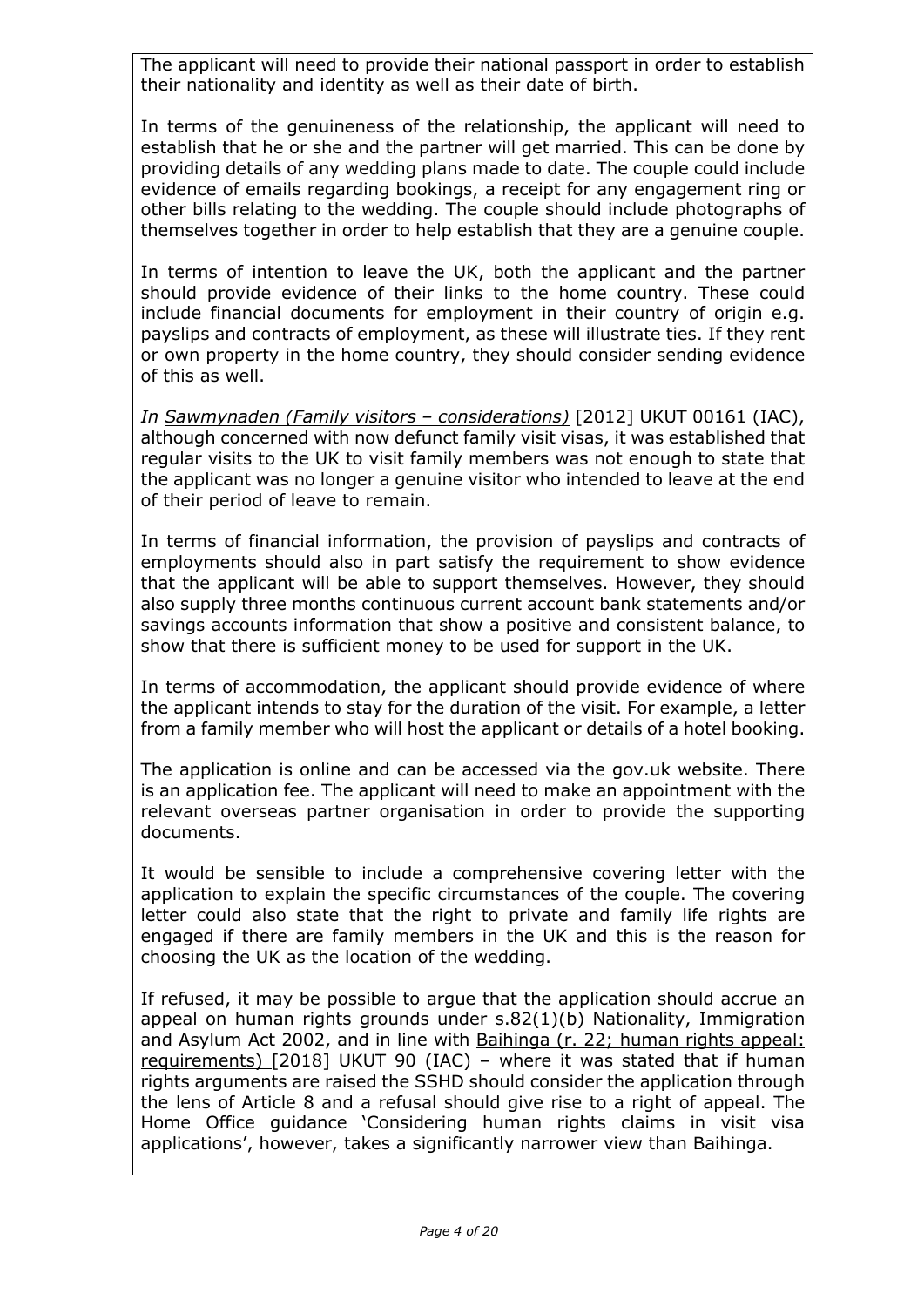In addition, Charles (human rights appeal: scope) [\[2018\] UKUT 89 \(IAC\)](http://www.bailii.org/uk/cases/UKUT/IAC/2018/89.html) confirms that only arguments related to the human rights of the applicants and other affected parties are arguable in a human rights appeal.

If there are no human rights grounds, then another remedy would be to pursue administrative review and then, if appropriate, judicial review.

# **Question 2(a)**

The grounds for deportation are found at s.3(5)(a) Immigration Act 1971 (deportation conducive to the public good) and at s.3(6) IA 197 (person of at least 17 convicted of an offence punishable by imprisonment and recommended for deportation by a Court on conviction). Deportation now primarily involves removal of foreign criminals from the United Kingdom.

With regard to the meaning of "deportation being conducive to the public good", in N (Kenya) v SSHD [2004] EWCA, the court found that there is a balance to be struck between public interest and compassionate factors, including Article 8 considerations. Public policy includes deterrence and showing revulsion at commission of criminal offences. The court must take proper account of first instance public policy decision-making of the Secretary of State, although the court must take into account all relevant factors. The risk of reoffending is a factor but not the most important element. In AS (Pakistan) v SSHD [2008] EWCA Civ 1118, the court stated that when dealing with a serious offender, the primary considerations are protection of the public and deterring offending of others. In AL (Jamaica) v SSHD [2008] EWCA civ 482, the court determined that the Tribunal must broadly respect the judgment of the Secretary of State in respect of policy but must reach its own decision in respect of Article 8(2) ECHR.

It is possible for the Secretary of State for the Home Department to issue automatic deportation orders under s.32 UK Borders Act 2007. A foreign national will automatically be made the subject of a deportation order if convicted of a criminal offence and sentenced to at least 12 months custody. The case of R v Kluxen [2010] EWCA crim 1081 confirmed that it is no longer necessary for a criminal court to recommend deportation where automatic deportation will apply.

In Masih (deportation – public interest – basic principles) Pakistan [2012] UKUT 00046 IAC, it was determined that there is a strong public interest in deporting serious criminals. The starting point for assessing the seriousness of an offence is the view of the sentencing judge. However, very serious violent or other offences are required to justify deportation of a lawful migrant who has spent the majority of their childhood or youth in the UK.

Deportation can also take place on grounds of national security. The leading case is SSHD v Rehman [2001] UKHL 47. There is a high standard of proof related to actual involvement in terrorist activities, although it is for the Secretary of State to determine what is in the interests of national security.

A deportation order gives rise to a right of appeal on asylum or human rights grounds. However, in cases involving national security concerns there is only a limited right of appeal to the Special Immigration Appeals Commission (established by the case of Chahal).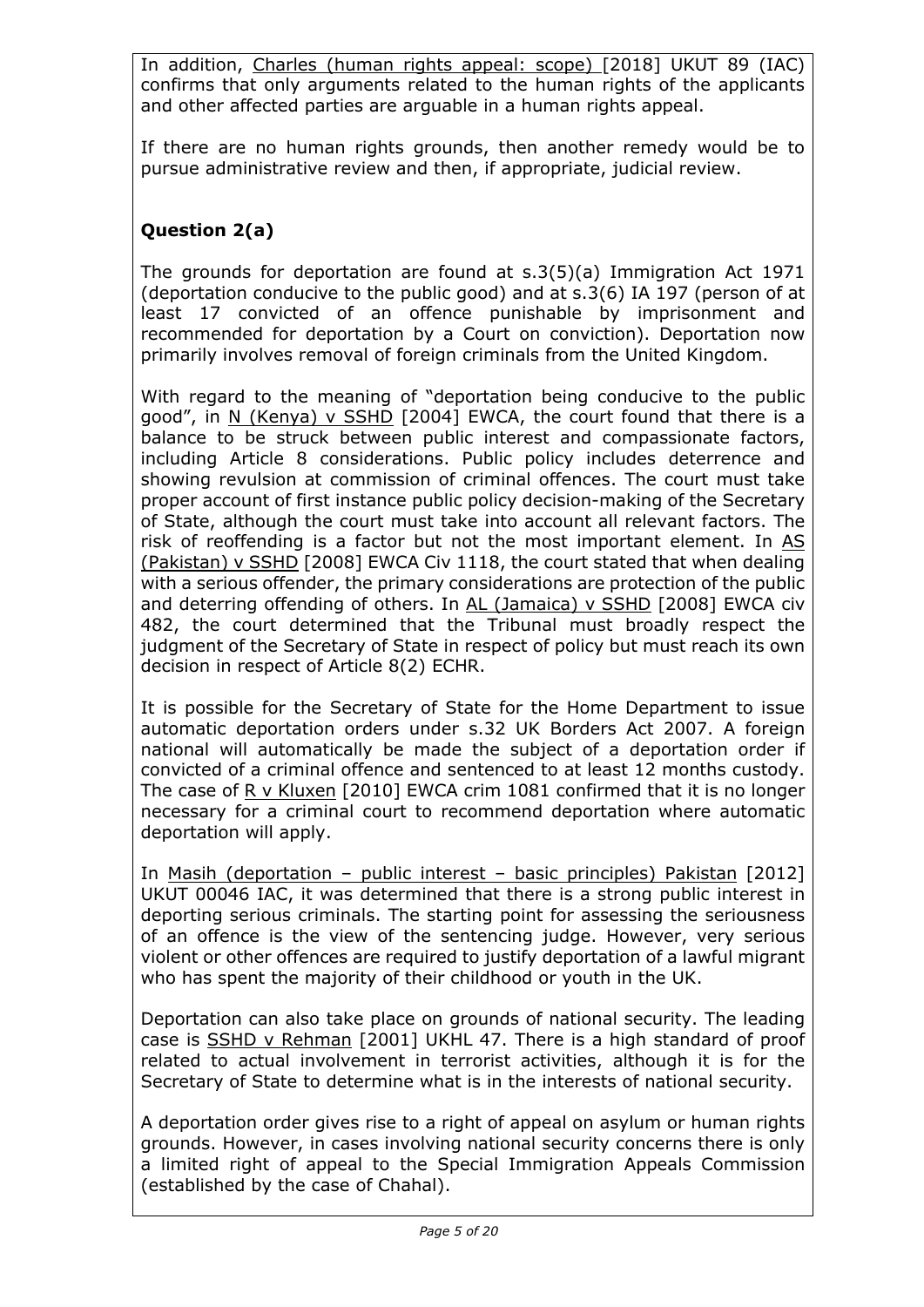Whilst a deportation order is in force, a person cannot return to the UK for the duration of the order. This is usually 10 years, if the offence committed attracted a sentence of less than four years imprisonment. If the sentence was for 4 years or over, the person cannot return at any time (Immigration rule 391).

# **Question 2(b)**

In challenging a deportation decision, the burden of proof is on the person resisting deportation to raise the relevant grounds for challenge and provide evidence.

# **Immigration rules**

Paragraphs A398-399C – list the considerations that the Secretary of State will take into account where deportation is sought but evidence exists of family life in the UK.

Paragraph 398 applies where a person has been subject to imprisonment for 1-4 years OR the SSHD believes the person caused serious harm OR that the person was a persistent offender and is therefore conducive to the public good.

Those falling into to the above category may be able to challenge the imposition of a deportation order in the event that they a) have a genuine and subsisting parental relationship with a British or 7-year resident child AND it would be unduly harsh for the child to leave the UK with the person or b) has a genuine and subsisting relationship with a British or settled partner AND the relationship was formed at a time when the person was in the UK lawfully (and not with precarious status) AND there are compelling circumstances exceeding the very significant difficulties referenced in EX2 of Appendix FM. (paragraph 399)

If the above can be established, the person's family life would outweigh the public interest in deportation.

A definition of what may be considered as 'unduly harsh' can be found in MAB (para 399; 'unduly harsh') [2015] UKUT 435 (IAC). Unduly is defined as 'inordinately' or 'excessively' (in light of the circumstances), and harsh is defined as 'severe' or 'bleak'. Challenges would therefore need to address these points.

In circumstances where a person has been imprisoned for longer than 4 years, they will be unable to rely on Article 8 family life arguments and would only be able to argue in relation to breaches of obligations under Refugee Convention/Article 3 (paragraph 397).

It is very difficult to establish that Article 8 family life would outweigh the public interest in deportation of a foreign criminal where children are not involved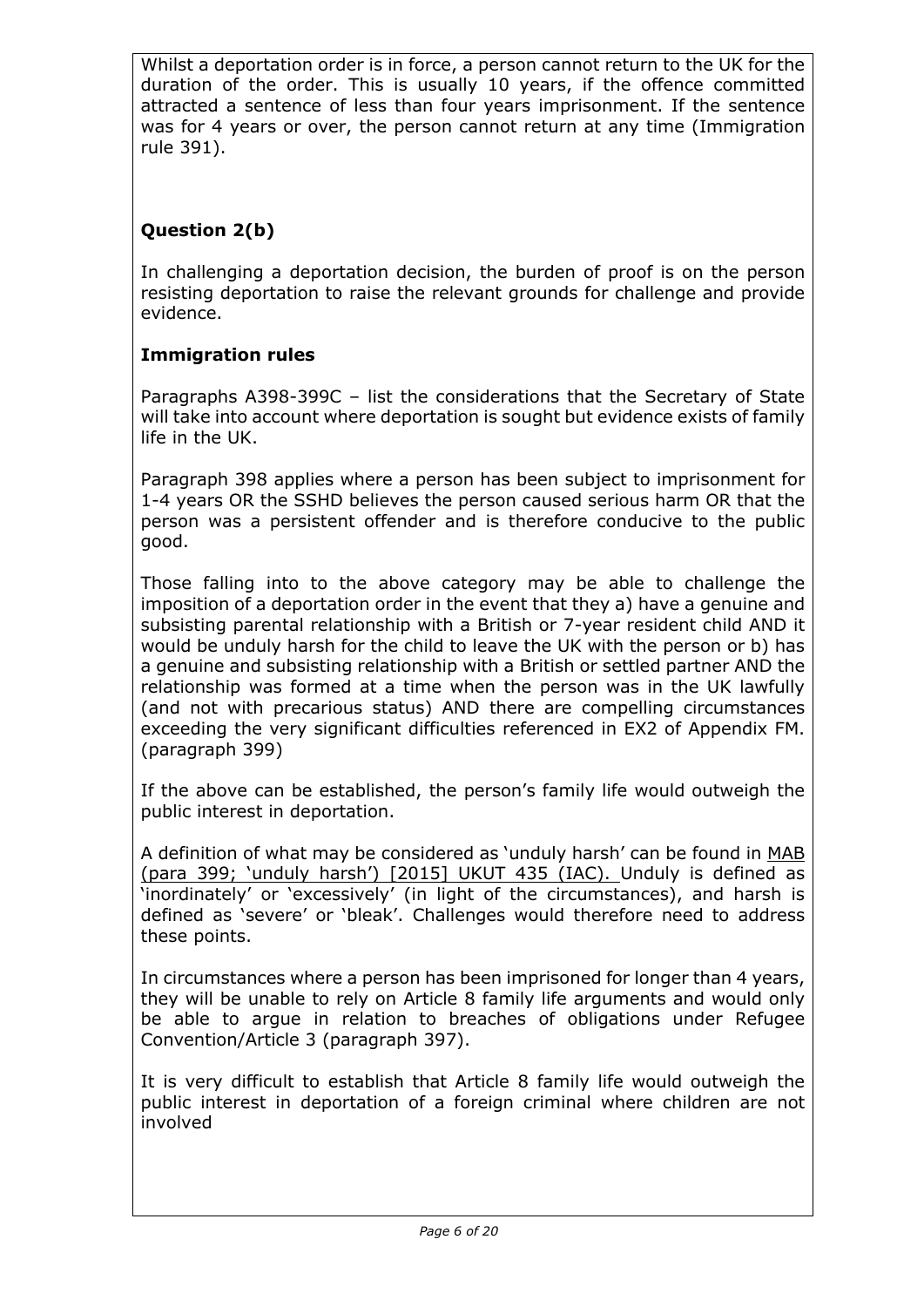# **Statute**

Some persons are exempt from deportation under s.7 IA 1971. These include commonwealth and Irish nationals who were 'ordinarily resident' in the UK on 1 January 1973 (the date the Act came into force).

Exceptions to automatic deportation may be found at s.33 UK Borders Act 2007. These include deportation that would be in breach of the European Convention on Human Rights.

S.117C Nationality, Immigration and Asylum Act (NIAA) 2002 (inserted by Immigration Act 2014) provides that where a foreign criminal has been sentenced to less than four years imprisonment the public interest requires deportation of the person UNLESS the person to be deported has a genuine and subsisting relationship with a qualifying partner or a genuine and subsisting parental relationship with a qualifying child AND the effect of deportation would be unduly harsh on the partner or child. S.117D NIAA 2002 defines 'qualifying partner' as one who is British or settled, and 'qualifying child' as a child who is British or has seven years residence in the UK.

Section 94B Nationality, Immigration and Asylum Act 2002 allows the SSHD to require that any deportation appeal brought on Article 8 grounds be advanced from abroad i.e after removal has taken place, if the SSHD provisionally determines that removal would not breach Article 8 and the SSHD further considers that the person would not face a real risk of serious irreversible harm if removed to the destination proposed. In R(Kiarie) v SSHD [2015] EWCA Civ 1020 it was considered that, in general, out of country appeals against deportation provided a person with an appropriate challenge to deportation. However, the specific facts of the case would need to be taken into account. Therefore arguments would need to centre around conditions in the home country e.g availability of suitable facilities to give evidence from, stability of receiving country etc.

Human rights arguments

MF (Nigeria) v SSHD [2013] EWCA Civ 1192 confirmed that the courts are still required to perform a balancing exercise to determine the proportionality of deportation where family life considerations exist. Therefore, the first step will be to assess the case against the criteria set out in the immigration rules. If the case does not meet this criteria, the court must then move on to consider the case more generally in line with Article 8 principles. However, SSHD v AQ (Nigeria) [2015] EWCA Civ 250 indicated that the second set of factors to be considered must be done through the "lens of the Act and rules". In Velasquez Taylor v SSHD [2015] EWCA Civ 845, it was stated that the court must initially consider the case under the criteria set out in the immigration rules in order to give proper weight to the public interest in deportation.

However, ECtHR has provided some additional considerations in, for example, Maslov v Austria, where the length of time spent in the UK (and whether from childhood), the nature and seriousness of the offence, the country to which the person would be returned (including the length of time spent away from there and connections) and the person's conduct since the offence was committed were all considered to be relevant to the balancing act exercise. It may be possible, therefore, for these factors to lend weight to family life arguments in the overall consideration of the court.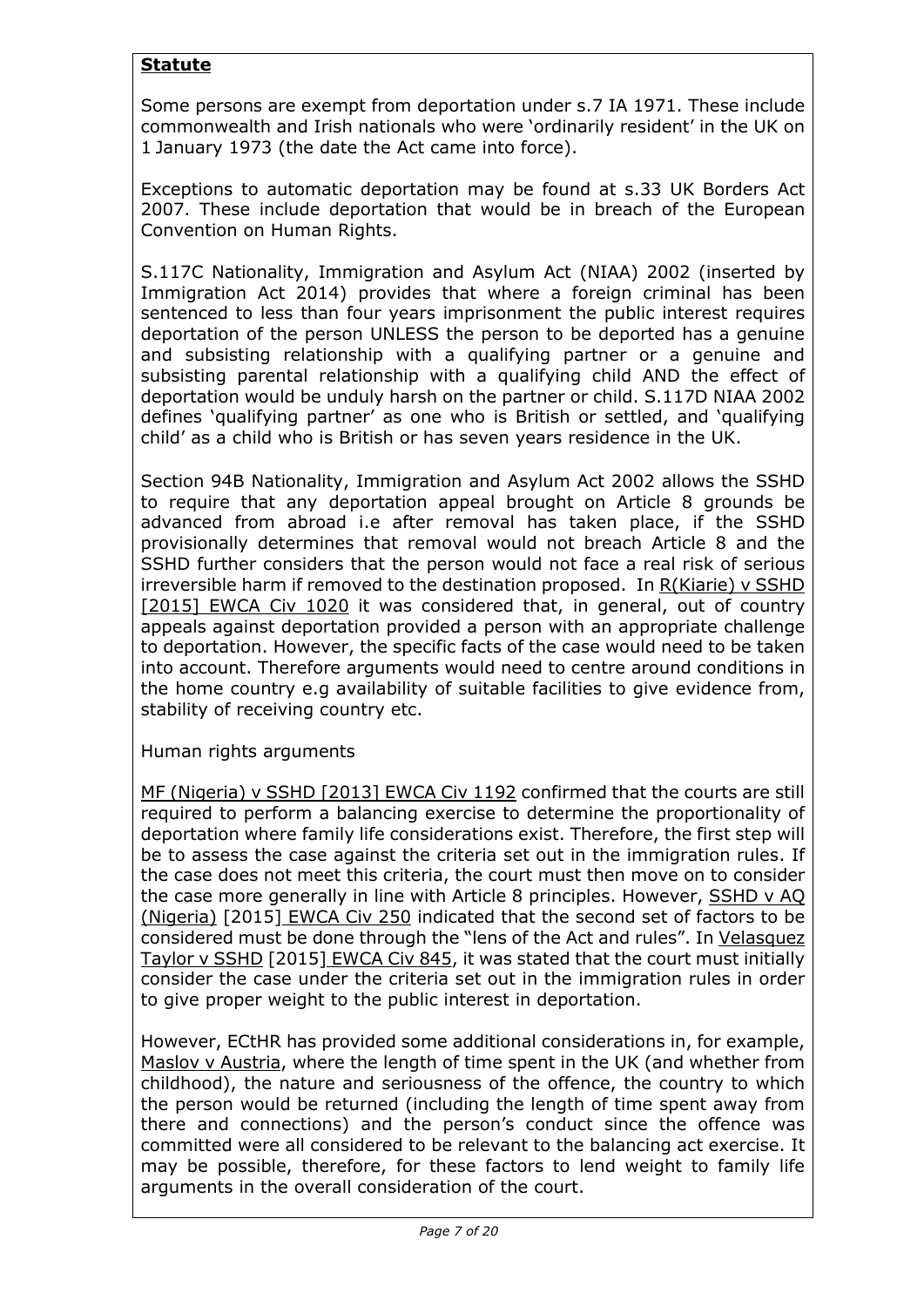# **Question 3**

On 9 July 2012, the Secretary of State for the Home Department introduced revamped immigration rules that it was claimed would incorporate human rights cases based on Article 8 ECHR into categories within the immigration rules. The Secretary of State's position is that the rules now present a "complete code" for the consideration of Article 8 applications.

Article 8 private life application categories inside the rules can be found at paragraph 276ADE(1).

These applications include a person who has lived in the UK for a continuous period of 20 years (whether lawfully or unlawfully or a combination) under 276ADE(1)(iii); a person under 18 years of age who has lived in the UK for a continuous period of seven years, and it would not be reasonable to expect them to leave the UK under  $276ADE(1)(iv)$ ; a person aged 18-25 who has spent at least half their life living continuously in the UK under  $276ADE(1)(v)$ ; a person who has lived for a continuous period of less than 20 years in the UK, but for whom there would be very significant obstacles to the applicant's integration into the country where they would have to go if required to leave the UK under 276ADE(1)(vi). All of the time periods indicated in these categories are exclusive of time spent in prison.

In terms of 'reasonableness' in relation to 276ADE(1)(iv), MT and ET (child's best interests; ex tempore pilot) Nigeria [2018] UKUT 88 (IAC) considered that the starting point in a seven year rule case where a couple applied to remain with the child in the UK should be to grant leave. In PD and Others (Article 8: conjoined family claims) Sri Lanka [2016] UKUT 108 (IAC), the Upper Tribunal stated that the reasonableness test involves a balance of all material facts and considerations. Relevant considerations could include length of residence and strength of connections with UK, personal and educational considerations and extent of connections with the home country. In Zoumbas v SSHD [2013] UKSC 74) the Supreme Court stated that a child must not be blamed for matters for which he or she is not responsible, such as the conduct of a parent. Therefore, the consideration of the impact of removal on a child cannot be influenced by the poor conduct of the parents.

The Immigration Act 2014 (inserted as a new Part 5A NIAA 2002) made further provisions in respect of Article 8 private life applications. Whilst the courts must have regard to these new provisions, the SSHD is not required to. S.117B(2) provides that it is in the public interest for those applying to remain in the UK to be able to speak English. S.117B(3) provides that it is the public interest for those applying to remain in the UK to be financially independent. S.117B(4)(b) provides that little weight should be given to a private life established by a person at a time when they are in the UK unlawfully. S.117B(5) provides that little weight should be given to a private life established by a person at a time when they have precarious immigration status. S.117B(6) provides that, as long as the person in question is not subject to deportation proceedings, the public interest does not require their removal where they have a genuine and subsisting relationship with a qualifying child and it would not be reasonable to expect them to leave the UK. A qualifying child (defined under s.117D(1)(b)) includes a child under paragraph 276ADE(1)(iv).

*Rhuppiah v SSHD* [2018] UKSC 58 provided important guidance in respect of the above considerations. The Supreme Court found, firstly, that financial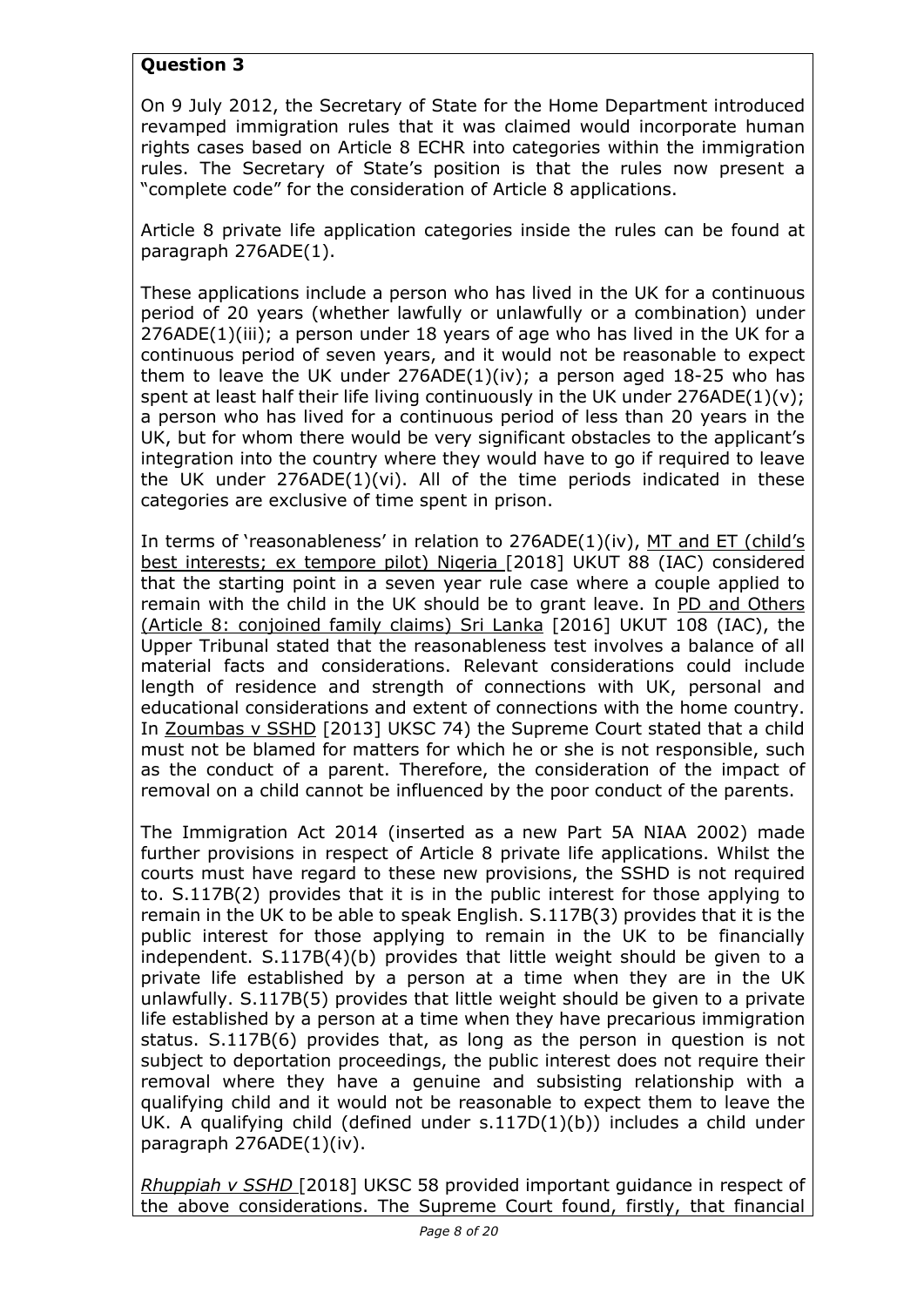independence should be defined as not having recourse to public funds. Secondly, that precarious immigration status is any status falling short of indefinite leave to remain. Thirdly, that the concept of "little weight" provides a degree of flexibility allowing a judge to place some weight on it if appropriate.

However, despite the assertion of the Secretary of State that the new provisions are a "complete code" to Article 8 claims, applications that fall outside these narrow categories set by the Secretary of State can still be made. In MF (Article 8 – new rules) Nigeria [2012] UKUT 00393(IAC) the Upper Tribunal stated that, contrary to the Secretary of State's position, the new rules (paragraph 276ADE immigration rules and provisions in the IA 2014 below) are only the first step in assessing the validity of a claim under Article 8 ECHR. In Hesham Ali (Iraq) v SSHD [2016] UKSC 60, the Supreme Court stated that it was a mistake for the rules and the rules alone to be considered as the only relevant consideration in appellate decision making.

Although applications outside the rules on the basis of Article 8 private life are less common, there are still significant gaps in the types of applications permitted under the immigration rules. For example, there is no application within the rules or Appendix FM that allow a couple (2 parents) to apply to remain in the UK with the qualifying child under 276ADE(1)(iv).

Applications outside of the immigration rules can still be made with reference to previous Article 8 caselaw, specifically in line with the 5 stage test in R v SSHD ex parte Razgar [2004] UKHL 27 i.e 1). This considers whether the proposed removal will be an interference by a public body in the right to private life, 2) will the interference have consequences of such gravity so as to engage Article 8, 3) is the interference in accordance with the law, 4) is the interference necessary in a democratic society, 5) is the interference proportionate to a legitimate aim. The findings in Huang v SSHD and another [2007] UKHL 11 will also be relevant, as this case stated that where the Article 8 right cannot be reasonably be enjoyed in another country (here posed in relation to family life) in a serious enough way to cause a breach of the Article, the refusal to permit leave is unlawful. JN (Uganda) v SSHD [2007] EWCA Civ 802 confirmed that the reasoning of Huang can be expected to apply equally in a private life case.

## **Question 4**

The requirements for naturalisation as a British citizen are set out in s.6(1) (persons not married to British nationals, s.6(2) (persons married to British nationals) and Sch. 1 British Nationality Act 1981.

The applicant must have been present in the UK on the date five years preceding the date of the application. The applicant must have been in the UK for a five-year period prior to the application, subject to an allowed period of absence from the UK of 450 days over the five-year period and 90 days in the 12 months preceding the application under s.6(1) (270 days over a threeyear period and 90 days in the 12 months preceding the application under s.6(2)). In practice, as the probationary period for spouses is now at least five years before an applicant is eligible for settlement, the requirements for spouses and non-spouses have been harmonised, except for the allowed period of absence.

The applicant must have been free from restrictions on the period they may remain in the UK for a period of 12 months. The applicant must not have been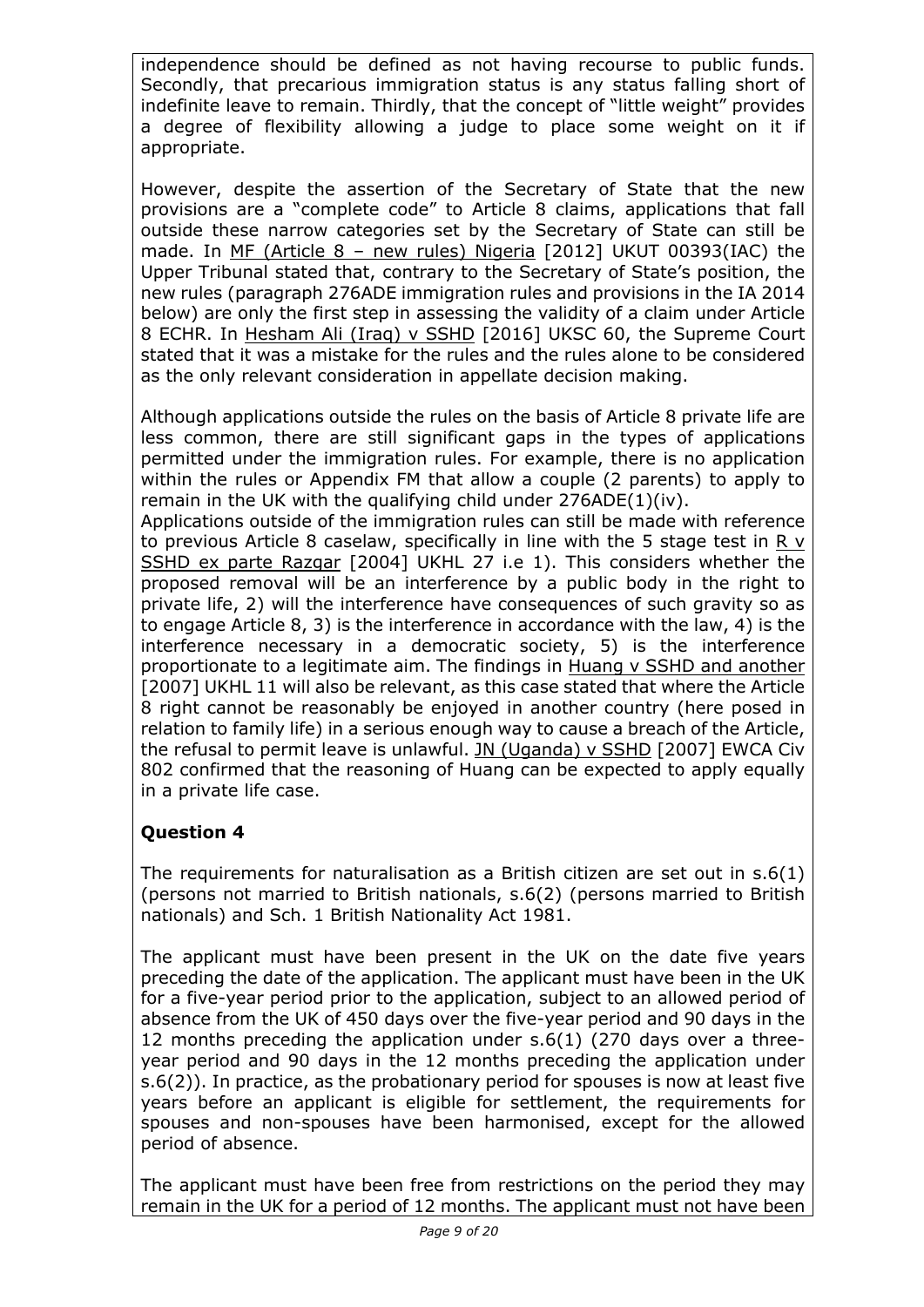in the UK in breach of immigration laws for the five years preceding the application. The applicant must intend to make the United Kingdom their main home. Demonstrating knowledge of language and life in the UK (KOLL) is required, unless this has previously been demonstrated in an application, for example, for settlement.

The Applicant must be at least 18 years of age, as only adults can naturalise as British nationals.

The Applicant must be of good character. The BNA 1981 does not define "good character", but the types of conduct that should be assessed are set out in the Home Office guidance – 'Good Character Nationality Policy Guidance' dated September 2019. Consideration is given to positive as well as negative factors. Decision-makers must be satisfied that Applicants are of good character on the balance of probabilities.

In TN (Afghanistan) v SSHD [2015] UKSC 40,[2015] 1 WLR 3083, the Supreme Court determined that Parliament has entrusted the assessment of character to the Secretary of State not the judiciary, and therefore the Courts cannot require the Secretary of State to grant a person British nationality where the Secretary of State has determined they are not of good character. In R (Hiri) v SSHD [2014] EWHC 254 (Admin), it was determined that the assessment of character must take into account the whole of an Applicant's character and not just ask whether or not the Applicant has a criminal record. In R (DC) v SSHD [2018] EWHC 399 (Admin), it was found that in that instance, the decision letter was not sufficiently detailed to show that the assessment of character had been carried out correctly i.e. taking into account the whole of the Applicant's character.

Further relevant policy guidance if found in 'Naturalisation as a British citizen by discretion – nationality policy guidance' dated September 2019. Naturalisation is at the discretion of the SSHD, but the SSHD is susceptible to judicial review for failure to follow a published policy. The guidance indicates that the SSHD will check that the person is not automatically entitled to British nationality before processing a naturalisation application.

S.50(11) BNA 1981 requires a person applying for naturalisation to be "not of unsound mind." Therefore, a person who lacks capacity may not be able to apply for naturalisation. However, according to the relevant guidance, the SSHD has an ability to waive this requirement where is it in the person's best interests to be naturalised. The SSHD must not discriminate on the grounds of disability in applying this. Where the full capacity requirement has been waived, it is also possible for the "oath and pledge" requirement to be waived. That is the person concerned would not need to attend a citizenship ceremony.

When considering absences from the UK in the qualifying period, the guidance states that the Secretary of State will have regard to passports submitted by the applicant. Therefore all passports covering the qualifying period should be submitted with the application. If passports are not available for the whole of the qualifying period, other evidence may be accepted e.g. HMRC and other employment records, doctors letters in the case of long-term sickness (and regular attendance) or immigration records showing long term reporting conditions have been met.

The day of departure and arrival in the UK are not counted as contributing to days of absence from the UK and the guidance also states that, where an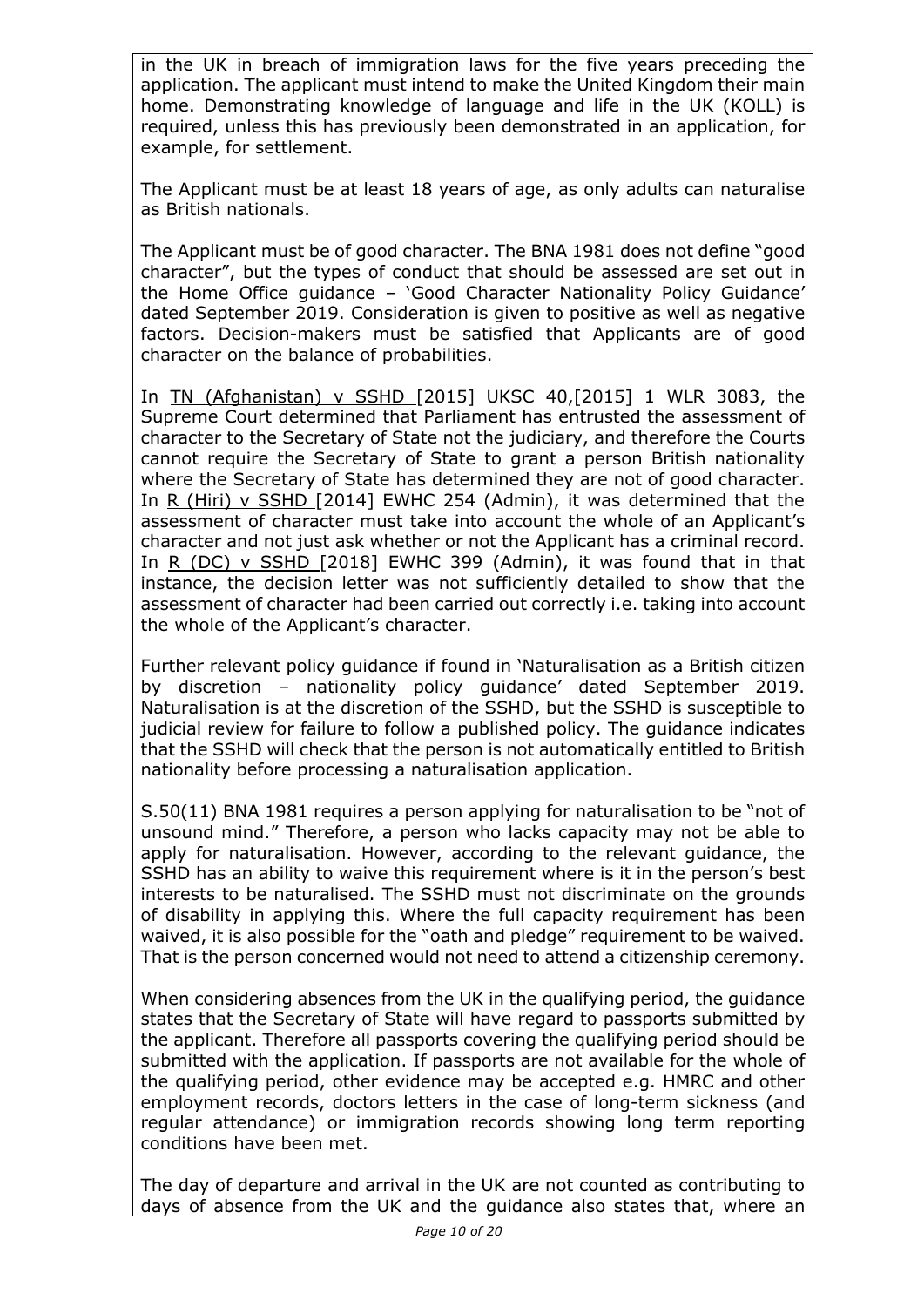applicant slightly exceeds the maximum days of absence from the UK, the Secretary of State may use their discretion in deciding whether to grant the application. For longer absences, there must be evidence that the applicant has made their main home in the UK.

Periods of time spend in prison cannot count towards the residence period, and time spent in the UK with temporary admission/immigration bail or whilst in the UK unlawfully will also not usually count. Where an asylum seeker travels to the UK, claims asylum at the airport and is granted temporary admission/immigration bail pending consideration of their claim they are not regarded as being in the UK unlawfully during that time.

Free from immigration time restriction means the person has Indefinite Leave to Remain, is a Permanent Resident under the EEA regs or is a person who has the right of abode. In terms of presence in breach of immigration law, a person who has made an application for further leave "in-time" has their leave extended under s.3C Immigration Act 1971. Therefore, such persons are not in breach of immigration law at that time. Paragraph 39E of the immigration rules states that a period of overstaying before a valid application is made for further leave to remain can be disregarded if it is for no more than 14 days (previously 28 days) and such a person is unlikely to be penalised for being in breach of immigration law.

### **SECTION B**

## **Question 1**

As Eileen has leave to remain in the UK as a partner on the 10-year route to settlement, she will be in breach of the conditions of her current leave to remain if she no longer lives with her partner as the relationship must be "subsisting" in order for her to remain in the UK as a partner under Appendix FM. Therefore, the most appropriate course of action would be for Eileen to make a "domestic violence rule application" under the provisions for domestic violence in Appendix FM if Eileen is able to meet the requirements. The standard of proof is the balance of probabilities and the burden of proof rests with Eileen. The application is for a grant of Indefinite Leave to Remain.

The Home Office policy document 'Home Office – Victims of domestic violence and abuse, v.14.0 (5 February 2018)' defines domestic abuse as "any incident or pattern of incidents of controlling, coercive or threatening behaviour, violence or abuse between those aged 16 or over who are or have been intimate partners or family members regardless of gender or sexuality." Eileen's experiences can therefore be defined as domestic abuse as she has been subject to a pattern of threatening behaviour by her partner.

Prior to making a substantive domestic violence application, Eileen may be able to apply for a three - month period of leave to remain under the "destitute domestic violence concession". If granted, Eileen would then be able to access welfare benefits and would be able to use the period of additional leave in order to obtain legal advice and collect the appropriate evidence in support of her application.

The requirements for a substantive domestic violence application are found in section DVILR 1.1 (a)-(d) and section E-DVILR 1.1-1.3: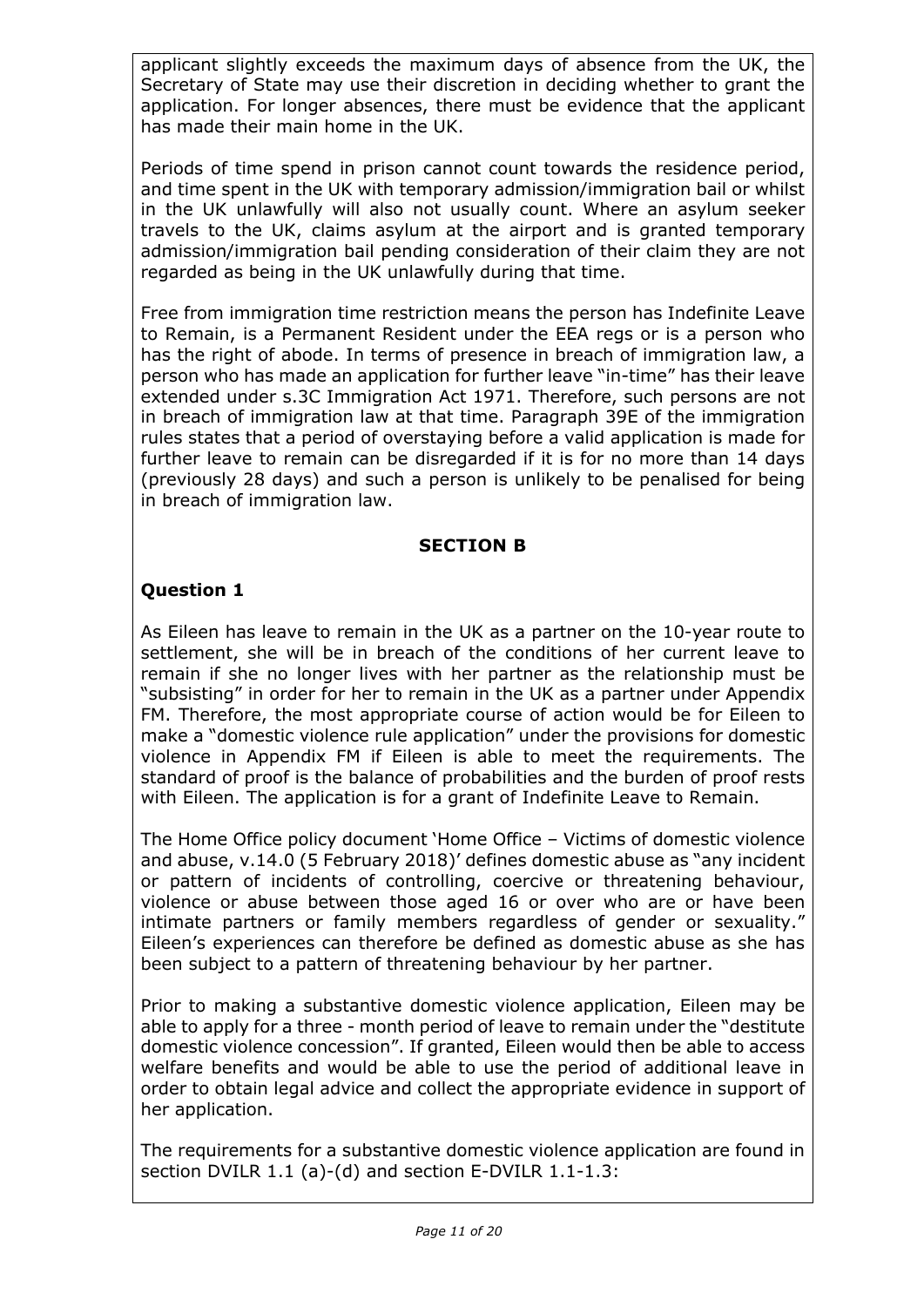#### They are:

- That the last grant of leave must have been in the category of spouse/partner;
- The applicant must be in the UK;
- The Applicant must not fall for refusal on the grounds of suitability under Appendix FM (in order to be granted ILR);
- The Applicant must provide evidence that during the most recent period of leave the Applicant's relationship with the partner broke down permanently as a result of domestic violence.

Eileen's last grant of leave was as a partner under Appendix FM. There is no requirement that the leave must be current (although in Eileen's case it is). As long as abuse has taken place during the probationary period and the relationship has broken down as a result of the abuse then overstaying will not necessarily be a bar to being successful in a domestic violence application in line with IN (Domestic violence, IDI, policy) Pakistan [2007] UKAIT 00024.

Eileen is currently in the UK. There is nothing to suggest that Eileen is unsuitable for settlement.

The application should be made on Form SET(DV) and should be completed online. Failure to use the correct form or procedure in an application for indefinite leave on the grounds of domestic violence will invalidate the application (JL (Domestic violence: evidence and procedure) India [2006] UKAIT 00058).

The prospects of success of the application will depend on the evidence that Eileen can provide to the Home Office in relation to the domestic abuse she has suffered. She will need to provide evidence that she is in the UK as a partner, most likely by way of an endorsed passport or a biometric residence permit.

She will need to provide evidence of the abuse. Evidence such as an injunction, a non-molestation order or a protection order, a relevant court conviction or a relevant police caution is considered by the Home Office to be the most persuasive and the provision of one of these will usually cause the application to be successful. It will therefore be important to enquire with Eileen whether any action to prevent her husband from contacting her will be started in the family courts.

If these are not available, then a number of other pieces of evidence, when taken together, may enable Eileen to prove that she has been a victim of domestic abuse to the required standard. These include: a medical report, a police report, a social services report, evidence from a domestic abuse agency that have provided support, evidence of a MARAC (multi-agency risk assessment committee) referral or other documentary evidence.

Eileen may be able to obtain confirmation from the police regarding the behaviour of her husband. She should also be able to obtain supporting evidence from Social Services. Instructions should be taken as to whether a MARAC referral has been made and whether Eileen's mental health has suffered as a result of the abuse as these could be further sources of evidence for the purposes of the application. It will also be helpful to check Eileen's maternity notes and other medical records in case any special measures have been put in place to keep her safe.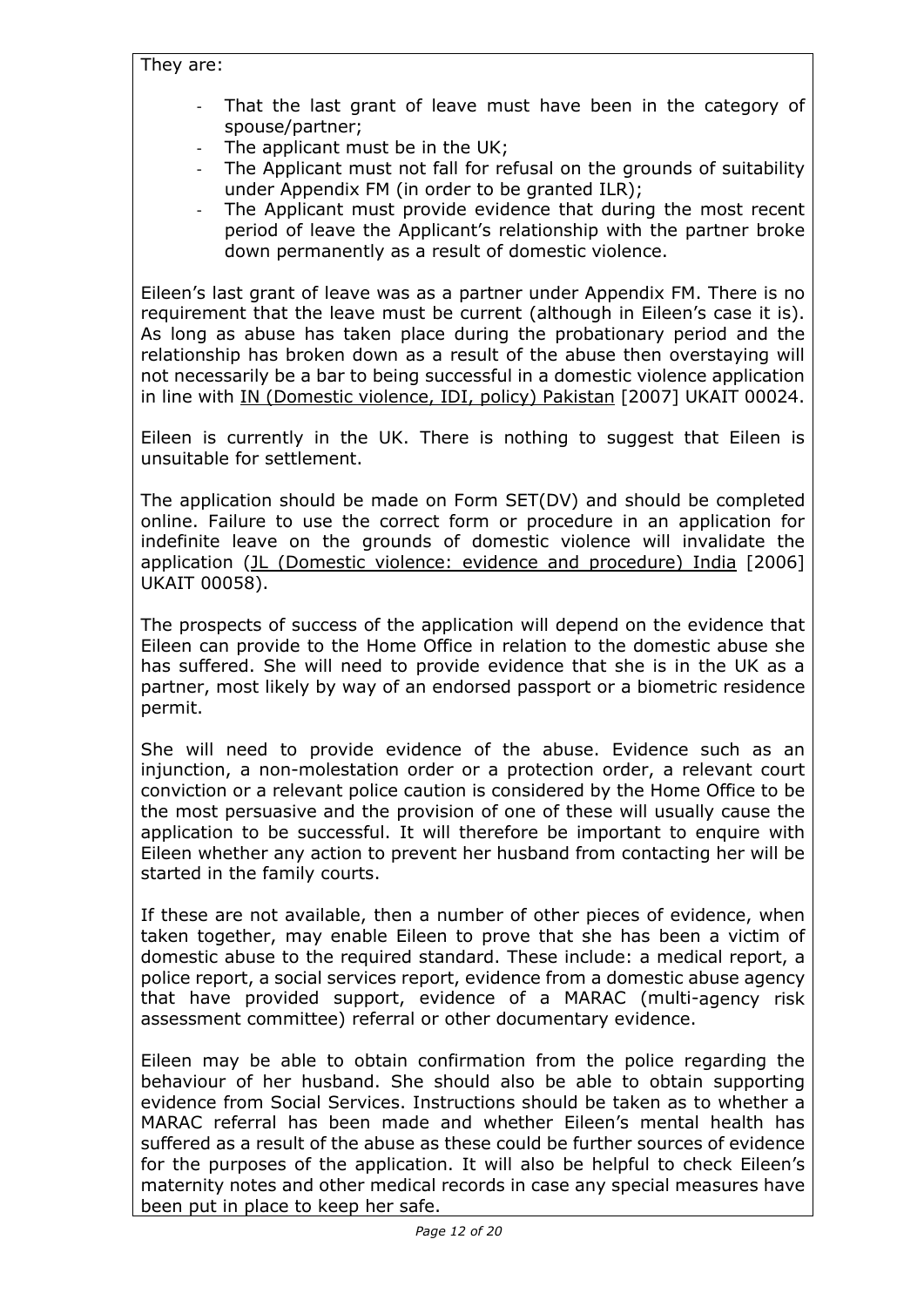If Eileen is able to obtain the necessary evidence then it is likely that she will be successful in her application.

A domestic violence application in these circumstances would be likely to attract a human rights appeal following the case of AT, R (on the application of) v SSHD [2017] EWHC 2589 (Admin). A right of appeal is likely in this case because the couple's child will almost certainly be born by the time a decision on the application is made by the SSHD and following the case of Beoku-Betts (2008) "there is only one family life" and all affected parties will need to have their Article 8 rights considered.

The right of appeal is found at s.82(1)(b) Nationality, Immigration and Asylum Act 2002 and the ground of appeal found at s.84(2) is that the decision is unlawful under s.6 HRA 1998.

Eileen must submit an appeal on form IAFT-5 to the First-tier Tribunal (Immigration and Asylum Chamber) along with grounds of appeal, any relevant evidence and the fee or proof of eligibility to have the fee waived. This must be done within 14 days of being sent the decision by the Secretary of State under r. 19(2) Tribunal Procedure (First-tier Tribunal) (Immigration and Asylum Chamber) Rules 2014.

Following a full hearing in First-tier Tribunal, whichever party is unsuccessful may apply for permission to appeal to the Upper Tribunal on error of law grounds. The initial application is to the First-tier Tribunal within 14 days of the determination being sent by the Tribunal under r.33(2) Tribunal Procedure (First-tier Tribunal) (Immigration and Asylum Chamber) Rules 2014.

If unsuccessful, then renewed grounds may be sent within 14 days of the refusal of permission being sent by the First-tier Tribunal directly to the Upper Tribunal under r.21(3)(aa)(i)Tribunal Procedure (Upper Tribunal) Rules 2008.

If permission is refused, the only remedy is judicial review of the Tribunal decision to refuse permission following the case of R (Cart) v The Upper Tribunal; R (MR (Pakistan)) v The Upper Tribunal (IAC) [2011] UKSC 28

If permission is granted the case will proceed to one or more hearings in the Upper Tribunal. Following the decision of the Upper Tribunal, onward appeals may be available to higher courts on a point of law.

# **Question 2(a)**

It will be necessary first to ascertain the status of Mina's parents.

As Citizens of the United Kingdom and Colonies (CUKCs), Mina's parents were able to freely enter the UK in January 1968, as this was prior to the Immigration Act 1971 coming into force on  $1<sup>st</sup>$  January 1973. This right to freedom of movement within the Commonwealth was as a result of provisions in the British Nationality Act 1948. As Mina's parents were present and settled in the UK on  $1<sup>st</sup>$  January 1973, they obtained "patrial" status and the right of abode on that date, under s.2 Immigration Act 1971 as first enacted.

The right of abode is a statutory right that a person either has or does not have. It cannot be conferred by a minister of state merely by the act of issuing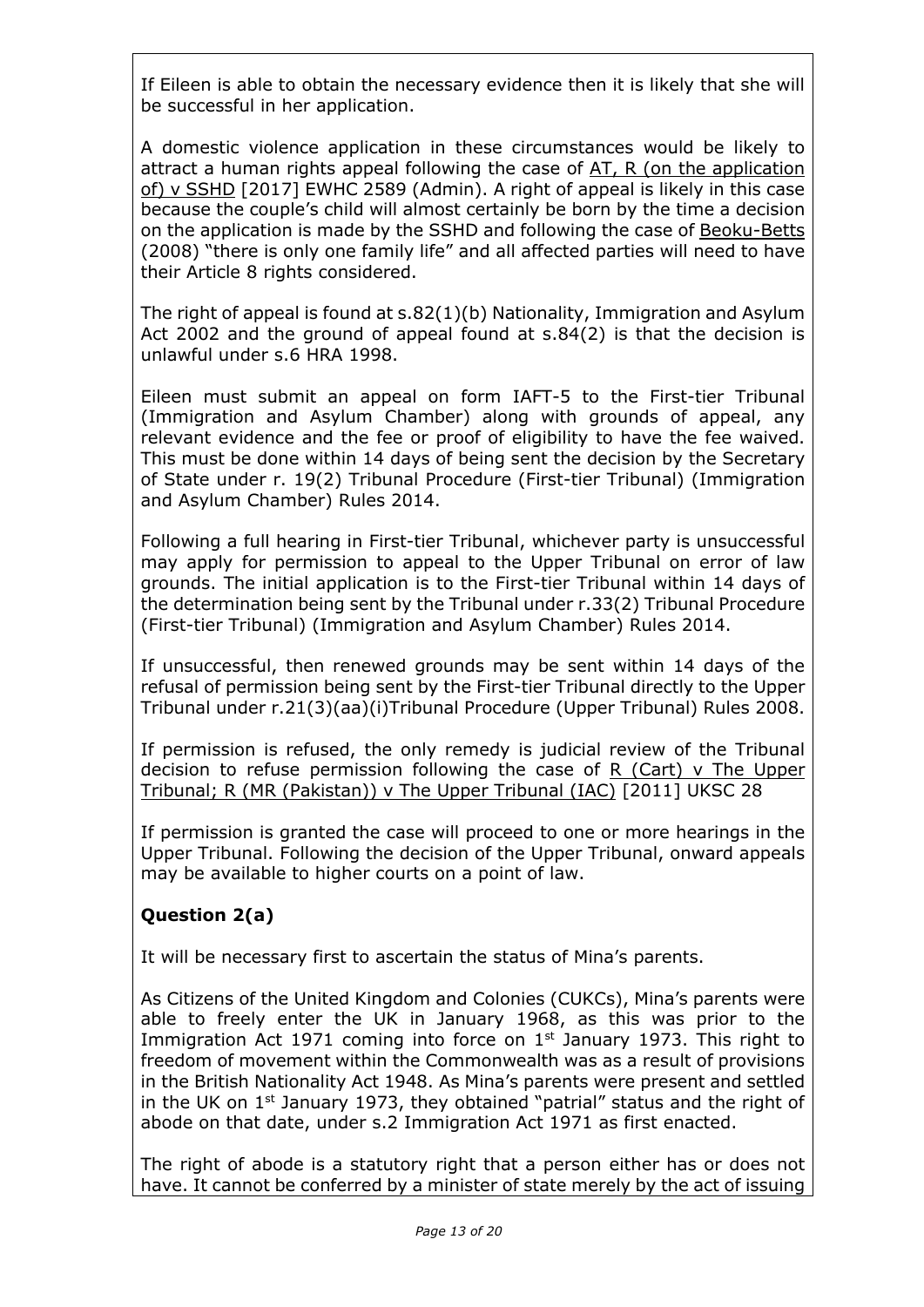a passport or other confirmatory document as set out in Christodoulido v SSHD [1985] Imm AR 179.

Following the coming into force of s. 11 British Nationality Act 1981 on 1 January 1983, Mina's parents automatically became British citizens, as prior to that they had held CUKC status and had the right of abode.

As Uganda became independent in 1962, Mina was born outside the UK and colonies. However, as her father had CUKC status, Mina acquired citizenship of the UK and colonies by descent at birth. Mina therefore was a citizen of the UK and colonies by descent when she entered the UK. Like her parents, Mina also became a British citizen on 1 January 1983.

In addition, a CUKC who was ordinarily resident in the UK for any continuous period of five years before 31 December 1982 was considered to hold the right of abode under s.2(1)(c) IA 1971. Under this provision, Mina would also have become a British citizen on s.11 BNA 1981 coming into force.

Those with the right of abode are not liable to deportation or administrative removal under provisions set out in Immigration Act 1971 and later statutes, as confirmed in R (Miah) v SSHD [2017] EWHC 2925 (admin). However, under s.3(8) IA 1971, the burden of proof in establishing that a person is a British citizen or has the right of abode rests with the person asserting the claim.

# **2(b)**

The facts of Mina's case have similarities to a large number of cases that have come to light in recent years and have been termed "Windrush cases". They generally involve citizens of the Commonwealth who came to the UK as of right during the 1950s, 1960s and early 1970s at a time when the need for immigration and nationality paperwork was far less important than it has become in modern Britain. As s.3(8) IA 1971 states that the burden of proof in establishing that a person is a British citizen or has the right of abode rests with the person asserting the claim, individuals who came to the United Kingdom at this time have recently suffered discrimination and difficulties obtaining services as a result of the "compliant environment" introduced by the Immigration Acts 2014 and 2016. In 2018, the Home Office set up a Windrush cases taskforce and published guidance on how caseworkers at the Home Office should handle such cases.

As Mina is British citizen, the first step she could consider taking would be to apply for a British passport. In doing this, she could provide a covering letter explaining her situation and asking the Home Office to check the records and find out whether her entry or the entry of her parents was noted and kept on file. In advance of doing this, Mina may wish to obtain freedom of information subject access request files for herself and her parents to find out what information is held on file for herself. The risk in simply making an application to HM Passport Office is that it may alert the Home Office to Mina's presence which could lead to attempted enforcement action. The better course of action may be to contact the Home Office Windrush task force for guidance on the best course of action. The task force may recommend making an application for a passport. If applying for a first British passport, a fee will be payable.

It may be more appropriate for Mina to apply for a certificate of entitlement which will confirm her status in the UK. Under the Windrush casework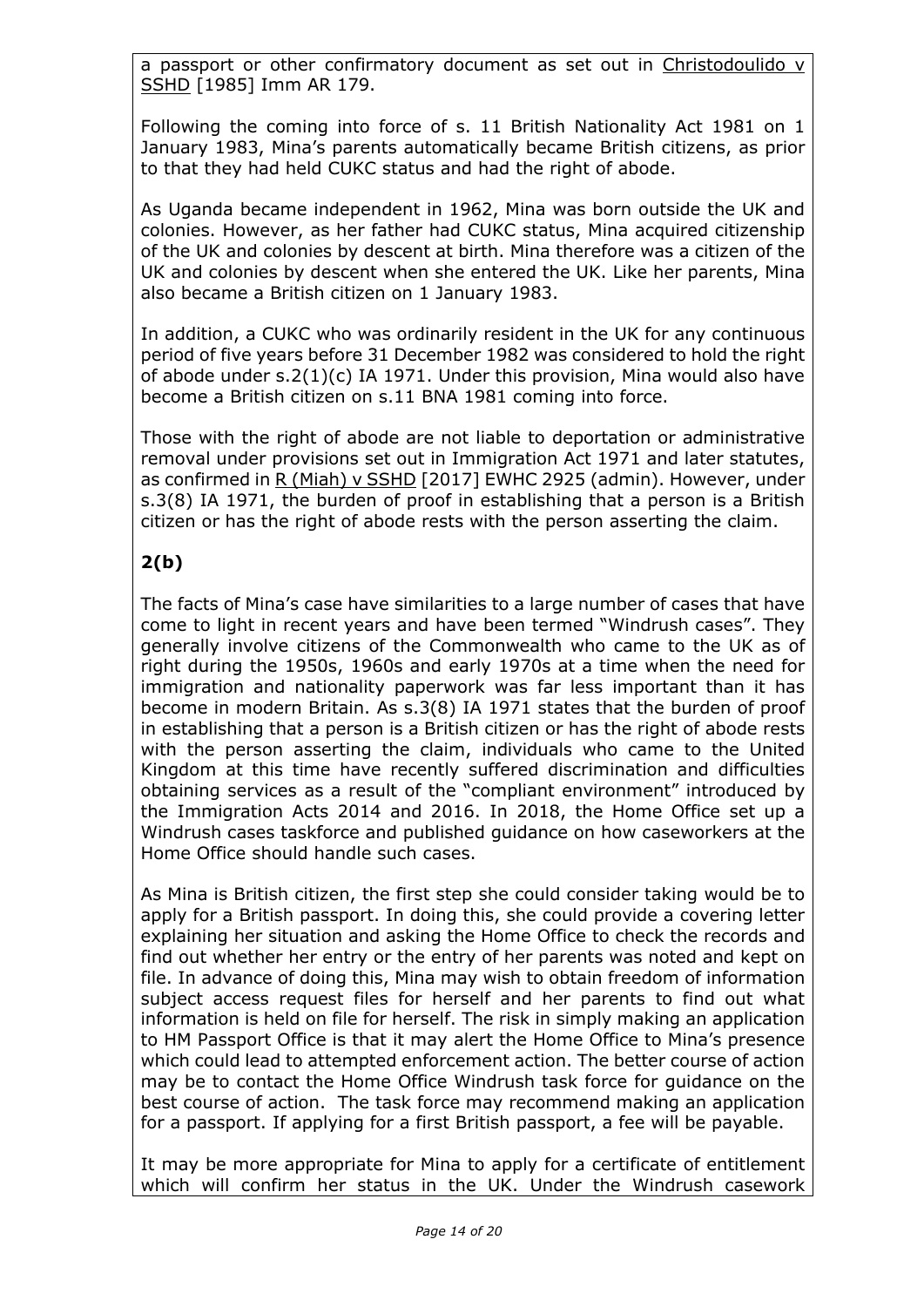guidance, this application is free of charge although there is usually a fee. The application should be completed online.

Mina will need to obtain evidence of her life in the UK to date in order to be successful in establishing her right to British citizenship/right of abode. The Windrush task force may be able to assist with checking Home Office records to establish whether a record of entry of Mina or her parents is held.

In addition, Mina should try and obtain records relating to attendance at primary and secondary school, college, employment records, medical records, HMRC records, birth certificates, marriage certificate of her parents, records relating to home ownership, rental agreements or employment of her parents in the UK. Mina should provide as much evidence as possible to support her claim to British citizenship.

In the event that Mina's application is successful she will be issued with a certificate of entitlement that she can then use to show her entitlement to be issued with a British passport.

In the event that Mina's application is refused, caseworker guidance on the Right of Abode published November 2019 indicates that, as Mina has lived in the UK for over 20 years, the case must be referred to a senior caseworker in order to decide whether a referral for enforcement action is required. Where some evidence exists to suggest that Mina may have the right of abode (but insufficient evidence on the balance of probabilities), Mina will be informed of this in the refusal letter.

Currently, there is no right of appeal accrued from the refusal of such applications, but it may be possible to argue that a human rights appeal should be granted on private life grounds. Failing that, the appropriate further action will be to request a review of the decision and, if the decision remains unchanged, to consider challenging the decision by way of a judicial review.

## **Question 3**

Katazyna may be eligible to apply for an Investor visa under Tier 1 of the Points based system. The requirements are found at Part 6A and Appendix A of the immigration rules.

As Katazyna is in the UK on a Tier 4 student visa, she is eligible to switch into the Tier 1 Investor category. However, she is also able to return to Russia and apply for entry clearance is she prefers. Applicants must be over the age of 18, which Katazyna is. There are no English language requirements in respect of the Investor visa.

Applicants must show that they have at least  $E2$  million under their control and available to invest. Therefore, the minimum gift that must be made to Katazyna by her father is this amount. Katazyna is confident that this amount is within her father's ability to gift, so this is unlikely to be a problem.

The money must be held in a regulated financial institution (either in the UK or abroad). The money must have been held by the investor for at least three months. Therefore, Katazyna's father must transfer these funds into a regulated bank account in Katazyna's name a minimum of three months before the date on which she wishes to make this application. The money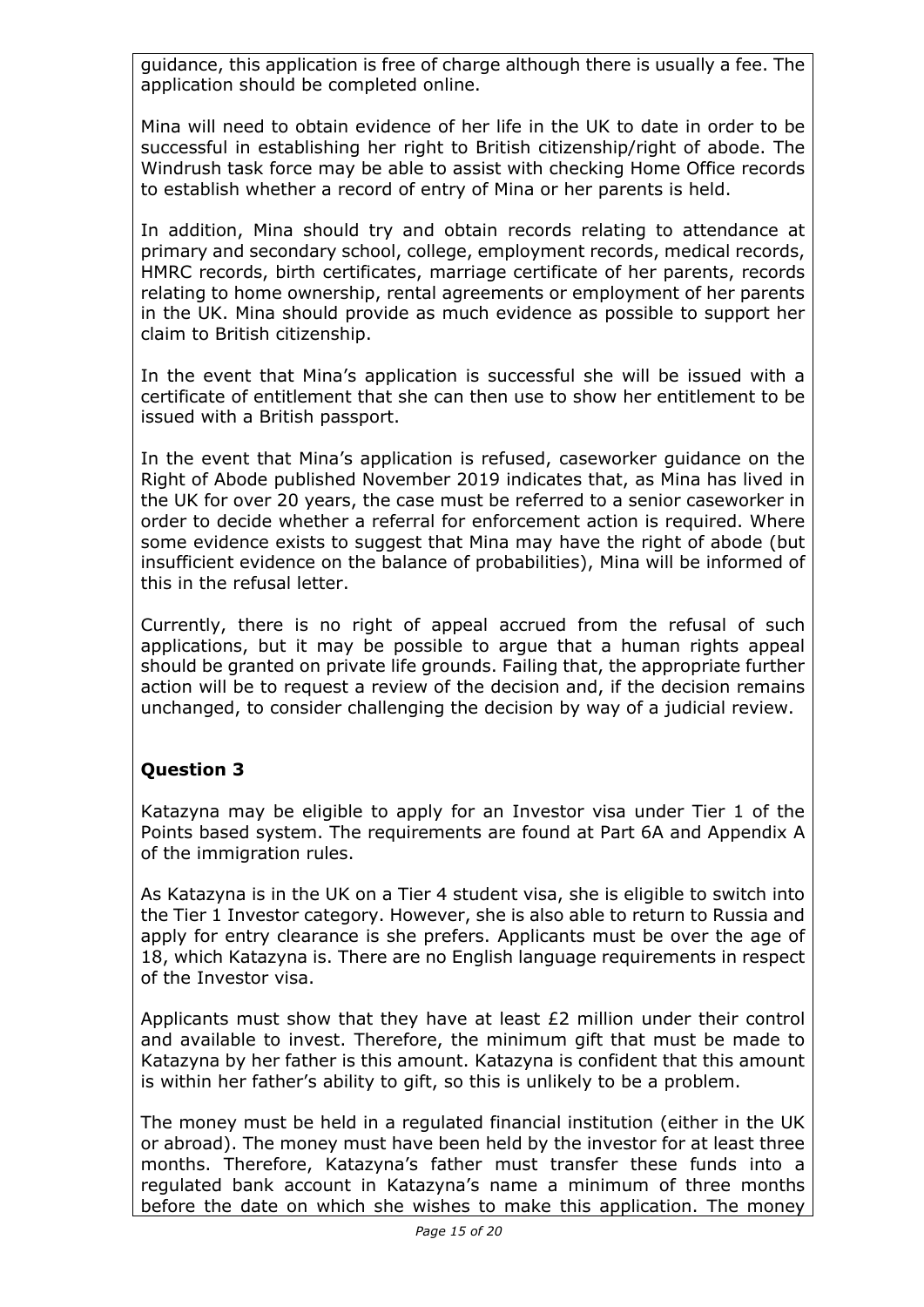must be invested within three months of the visa being issued. Failure to do so or to maintain the investment will prevent the visa being extended or indefinite leave to remain being granted. Therefore, Katazyna must identify a suitable organisation to receive her investment and she must maintain the level of investment for the duration of her visa.

Criminality and immigration history checks will be made as well as enquiries into the original source of the money held if this is deemed necessary. There is nothing in the scenario to suggest that Katazyna will fail on criminality or immigration history but full instructions will need to be taken, and all issues, including minor ones, should be disclosed in the application as they are unlikely to result in a refusal but a failure to disclose them could.

If the applicant has invested the minimum of  $E2$  million but below  $E5$  million, they will be eligible to settle after five years. If the applicant has invested £5 million or above but below £10 million, they will be eligible to settled after three years. If the applicant has invested £10 million or above, they will be eligible to settled after two years. Therefore, the amount of the gift Katazyna receives from her father will determine when she can apply for settlement. The initial visa is for three years four months, therefore only those on a 5 year route to settlement need apply for an extension. Extension applications may be made for a further period of two years.

This immigration category is subject to the usual rules relating to absence from the UK, and therefore Katazyna must not be outside of the UK for more than 180 days in any 12-month period for the duration of the period of leave to remain.

The application must be completed online including payment of the relevant fee and the applicable health surcharge. A decision should be received within three weeks. There are additional options for payments to access premium services. The visa is subject to a no recourse to public funds condition.

Documents that will be required include a valid national passport and TB certificate if relevant. Criminal records certificates from any country lived in for 12 months in the last 10 years will be required. Katazyna will need to supply evidence from Russia and any other countries that she has lived in.

Katazyna must provide evidence of the investment funds, that they are "available", and where they were obtained from if held for less than two years. Therefore, she will need to provide evidence of the gift from her father. Katazyna must also provide evidence that a UK bank account has been opened in readiness to receive the investment funds. This requirement is subject to a specific format. The evidence must be on headed paper, dated within three months of the application, issued by an authorised bank official, state name and account number, that account has been opened to receive the specific sum to be invested, that the institution is regulated by the FCA and a money laundering check has taken place. Other documents must be supplied as required.

In Shahzad [2012] UKUT 81 (IAC), the Upper Tribunal found that there was no unfairness in the requirement of the Points Based System that an applicant must submit all required evidence in order to demonstrate that they meet the rules. In Alam v SSHD [2012] EWCA Civ 960, the Court of Appeal determined that the immigration rules, policy guidance and application form make it clear that the submission of specified documents is mandatory and, if not produced,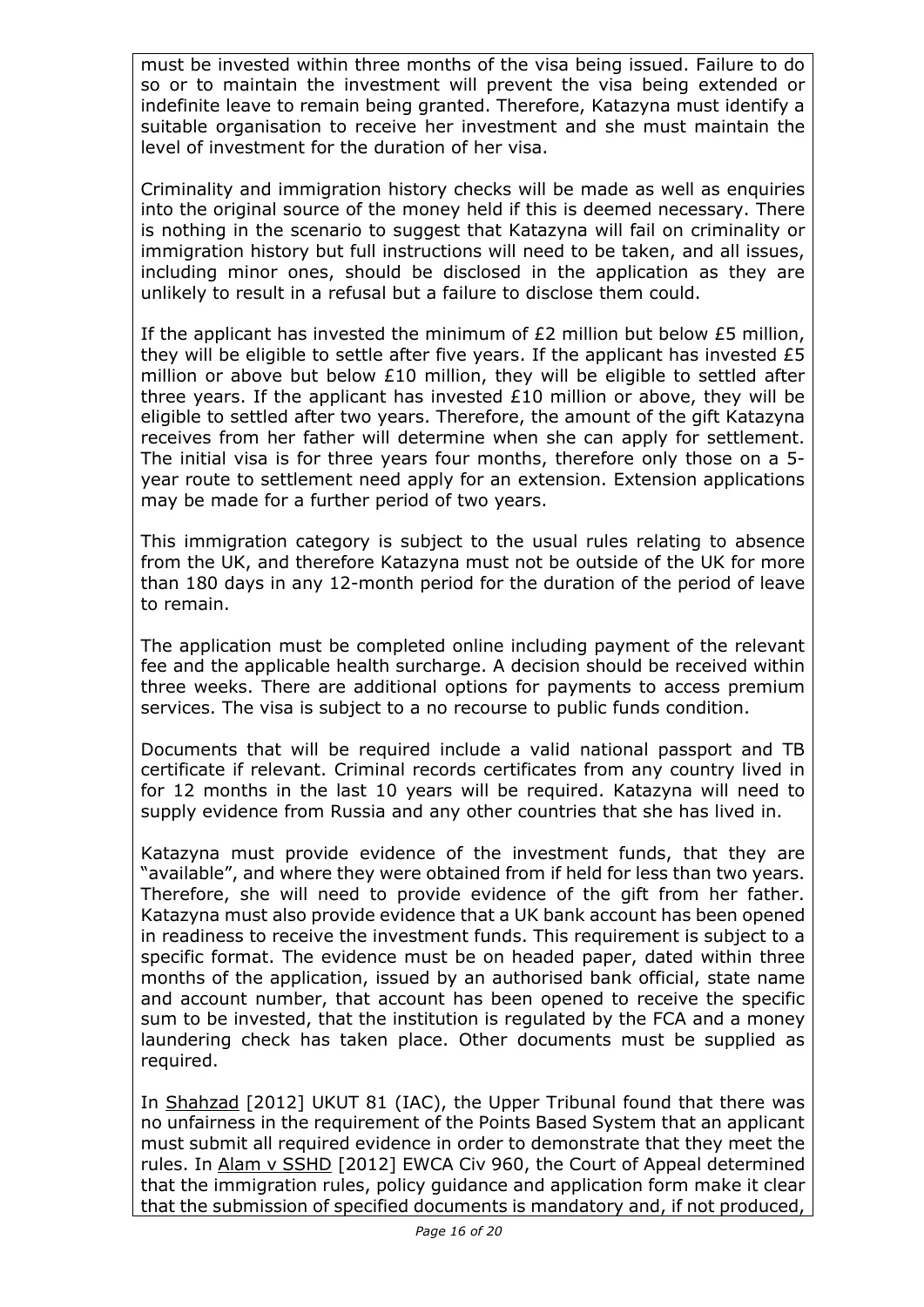the application would be refused. It is a feature of the Points Based System that predictability and certainty are more important than the exercise of discretion. In Mudiyanselage v SSHD [2018] EWCA Civ 65, the Court of Appeal confirmed that there is no evidential flexibility in submission of specified documents for applications to the Points Based System. In Harpreet Singh v SSHD [2018] EWCA Civ 2861, the Court of Appeal stated that the Points Based System allows no opportunity to correct administrative mistakes.

The Court of Appeal has repeatedly found, therefore, that the Secretary of State is entitled to have an inflexible system of this kind, where applicants have to take the consequences of their own mistakes. Therefore, Katazyna should be advised of the strict evidential requirements and her application should not be submitted unless it is able to meet them, as the application would be refused and the application fee not refunded.

# **QUESTION 4**

Ismael can make an application for asylum to the SSHD. The burden of proof in an asylum claim is on the Applicant but the standard of proof is a lower standard of "a reasonable degree of likelihood" (R (on the application of Sivakumaran) v SSHD [1987] UKHL 1) "substantial grounds for believing" or a "real risk" (R v Immigration Appeal Tribunal and another ex parte Rajendrakumar [1996] Imm AR 97, PS Sri Lanka (2008)). This is lower than the civil standard of "the balance of probabilities".

The definition of a refugee is found under Article 1A of the UN Convention relating to the Status of Refugees 1951 and Article 2 (c) Refugee Qualification Directive.

## **Well-founded fear**

Ismael fears that he will be targeted by the authorities on return to Kuwait because he has undertaken anti-government activities. He also fears that his poor treatment as a non-citizen of Kuwait will continue and we will continue to be unable to access healthcare and the job market. Ismael has subjective fear.

In Hovarth (2000), it was stated that a claim cannot be assessed without looking at the conditions of the country of origin. The objective information provided in the scenario states that undocumented Kuwaiti Bidoons are subjected to the type of discrimination outlined by Ismael. However, further objective research will be required and potentially an expert report on country conditions.

## **Persecution**

In this case the Home Office argue that there has been no past persecution. The Secretary of State may doubt the fact that there is a real risk of persecution in the future here as there is no indication the authorities are looking for them, no past persecution and their fear is based on speculation about what their friends may have told the authorities.

Persecution is not defined in the Refugee Convention. However, in Article 9 Refugee Qualification Directive (RQD) and Regulation 5 Refugee Qualification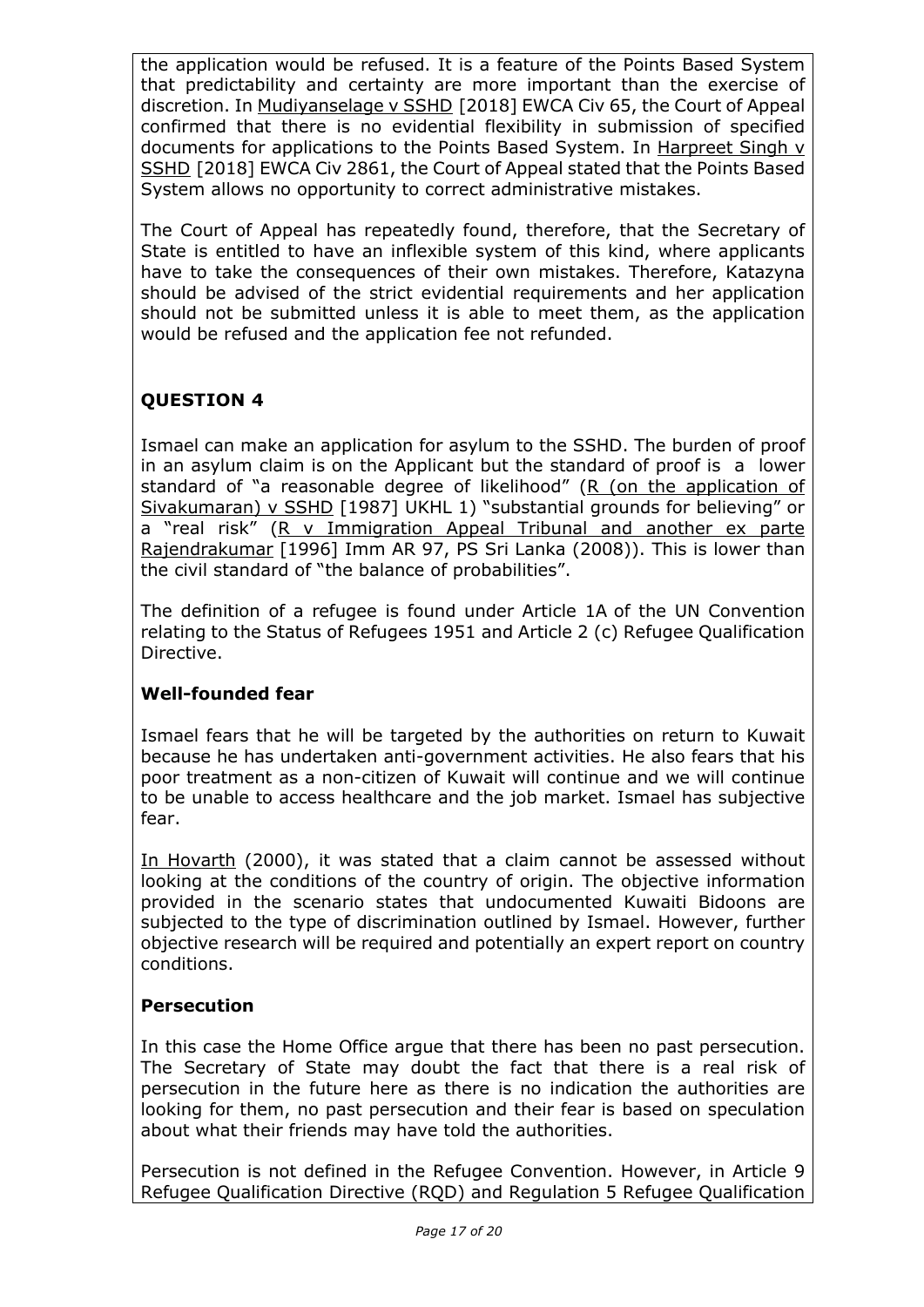Regulations (RQR) persecution is defined as an acts sufficiently serious by their nature or repetition to amount to persecution or an accumulation of acts so substantially prejudicial to human rights to amount to persecution.

It could be argued that the lifelong discrimination of Bidoons in the past, and the denial of their basic economic and social rights, could amount to persecution. This is similar to the denial of the rights of Roma in Gashi (1997).

A complete denial of access to basic civil rights would be construed as an act sufficiently serious by their repetition to amount to persecution.

Further evidence would need to be obtained in relation to prison conditions and treatment of political dissidents in order to determine whether this would also amount to persecution.

In Shah and Islam persecution was defined as serious harm plus failure of state protection. Arguably the accumulation of discrimination in the past, instigated and condoned by the state, fits this definition. The country reports show this ongoing discrimination.

In any event future persecution can be sufficient (Sivakumaran (1987)) and the central question at the appeal is the risk of persecution on return - Karanakaran (2000)

### **Protection**

Regulation 4 of the protections regulations state that protection will be regarded as provided when the authorities take reasonable steps to prevent persecution and the suffering of serious harm by operating an effective legal system for the "detection, prosecution and punishment" of acts constituting persecution or serious harm and the person has access to them.

As Ismael fears persecution from the state itself, the state will not provide protection of the kind outlined in Regulation 4.

As the persecution is by state agents, as the government enforces and condones these provisions, this falls at the high end of the spectrum of state responsibility (Svasas (2002) ) and there is no protection available in Kuwait against this.

### **Convention Reason**

Political opinion

Ismael has taken part in an anti-government demonstration and believes that his identity may now be known to the authorities in Kuwait. Ismael has stated that he is angry about the treatment of undocumented Bidoons and this would amount to expression of a political opinion. Political opinion is interpreted broadly (Gomez (2000)) and this would be a clear expression of political opinion.

Membership of a Particular Social Group.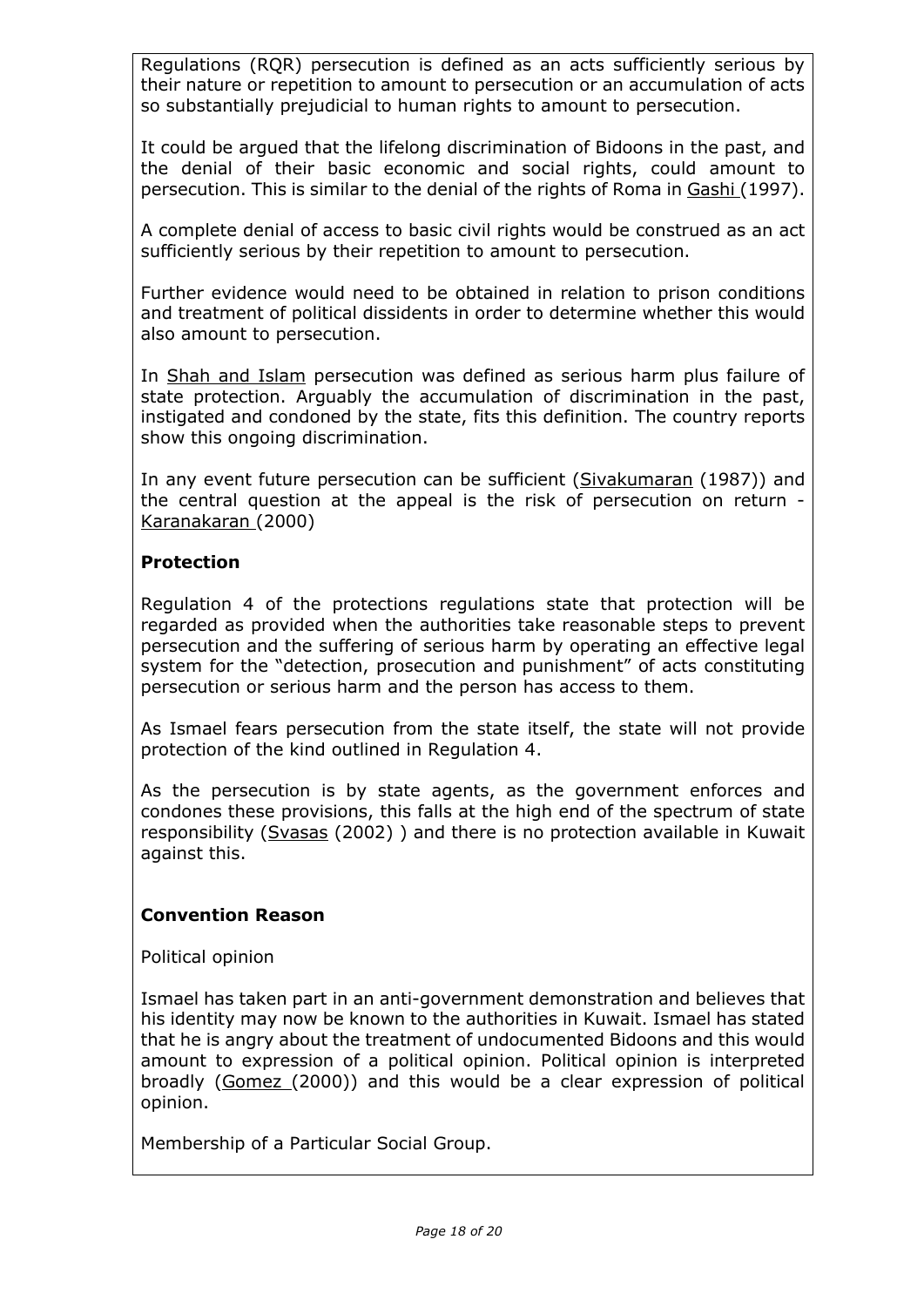In Shah and Islam [1999] the House of Lords stated that members of a particular social group must have an immutable characteristic that they cannot change or cannot be expected to change.

The definition of a particular social group in Montoya v SSHD [2002] EWCA Civ 620 stated that it concerned discrimination directed at members of a group due to a common, immutable characteristic.

In BA and Others (Bidoon – statelessness – risk of persecution) Kuwait CG [2004] UKIAT 00256, the Tribunal confirmed that the Bidoon do form a particular social group.

# **Internal Relocation**

As Ismael fears the authorities in Kuwait, there is no safe place to which Ismael could relocate given that the Kuwaiti authorities control the whole country.

# **Credibility**

Ismael has made a genuine effort to substantiate his application with country of origin information and a witness statement from his friend, Yusuf. He therefore complies with Article 4. (5) Refugee Qualification Directive.

The Home Office have not accepted the statement from Yusuf as his claim is not believed either. However, in Ravichandran [1995] EWCA Civ 16, it was determined that credibility issues are central to establishing a well-founded fear. Evidence should be looked at in the round and all the relevant circumstances taken into account. The statement should have been considered as part of the assessment.

In KS (benefit of the doubt) [2014] UKUT 552 IAC, it was determined that every asserted fact where there is doubt should be kept in mind and not rejected until the end when the overall question of risk is posed and all evidence can be considered together in the round. The UNHCR handbook and Article 4 RQD state that the benefit of the doubt need only be given where the account is generally credible.

Paragraph 339L immigration rules provides that the burden of proof is on the asylum-seeker in general. However, where every effort has been made to substantiate an account and the story provided is both coherent and plausible in light of country evidence, and any lack of corroboration has been explained, the asylum seeker should be given the benefit of the doubt. The benefit of the doubt should have been given to Ismael on the basis of the evidence produced.

Ismael has been asked to produce a summons for his arrest, but he should not be expected to corroborate his claim in this way (Karakas 1998). He has made a genuine effort to substantiate his application (Article 4 (5) RQD) and has suffered discrimination at the hands of the government all his life which can amount to persecution, in any event.

With regard to s.8 Asylum and Immigration (Treatment of Claimants etc.) Act 2004, section 8 (4) provides that adverse inferences can be made from the failure to claim asylum in a safe country, an issue the Home Office have raised